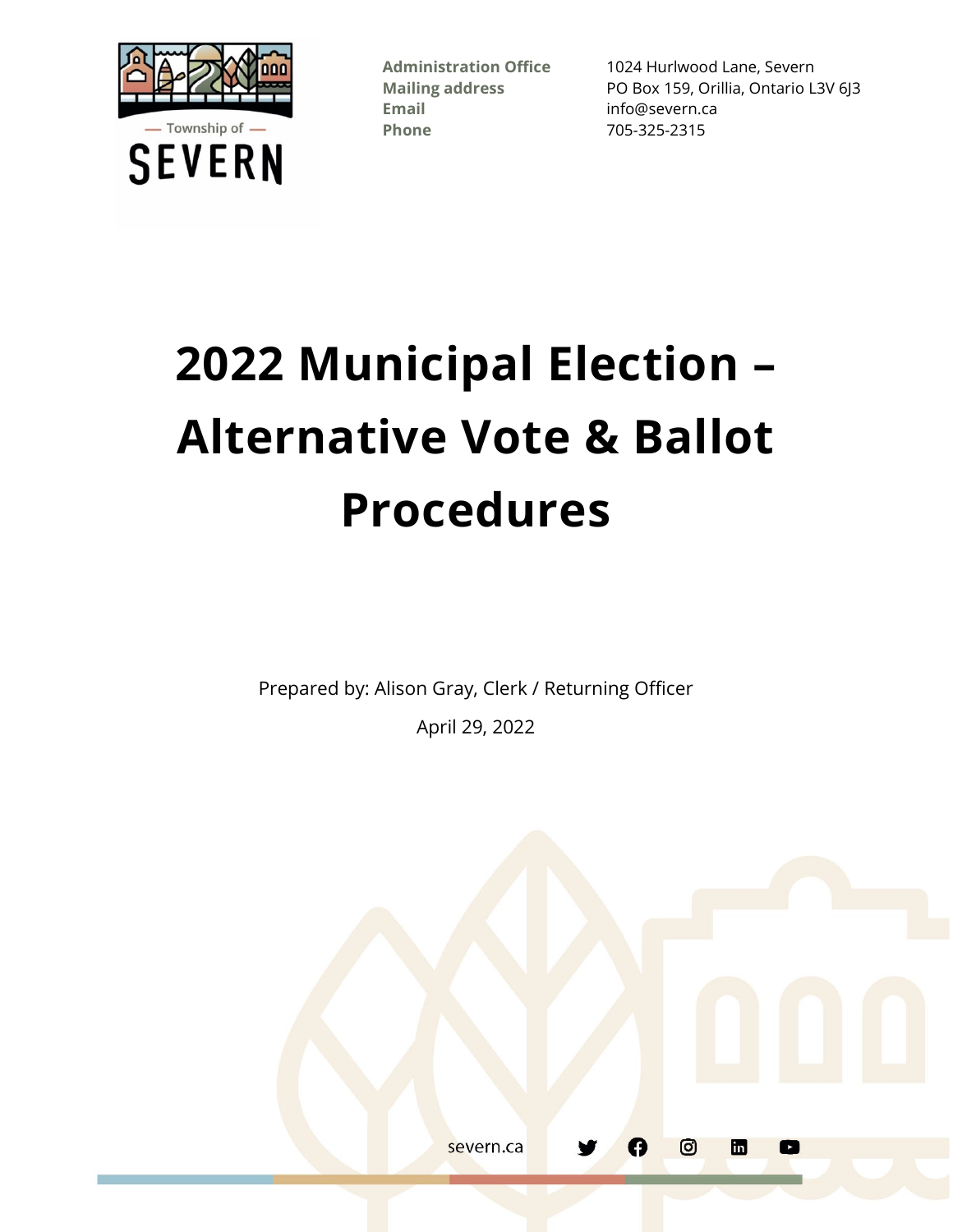

### <span id="page-1-0"></span>**Table of Contents**

| 1.  |                                                              |
|-----|--------------------------------------------------------------|
| 2.  |                                                              |
| 3.  |                                                              |
|     |                                                              |
|     |                                                              |
|     |                                                              |
|     |                                                              |
| 4.  |                                                              |
| 5.  | <b>Voters' List &amp; Voter Notification Letters  16</b>     |
| 6.  |                                                              |
| 7.  |                                                              |
| 8.  |                                                              |
| 9.  |                                                              |
|     |                                                              |
|     |                                                              |
| 10. | <b>Corrupt Election Practices - Provincial Offence &amp;</b> |
|     |                                                              |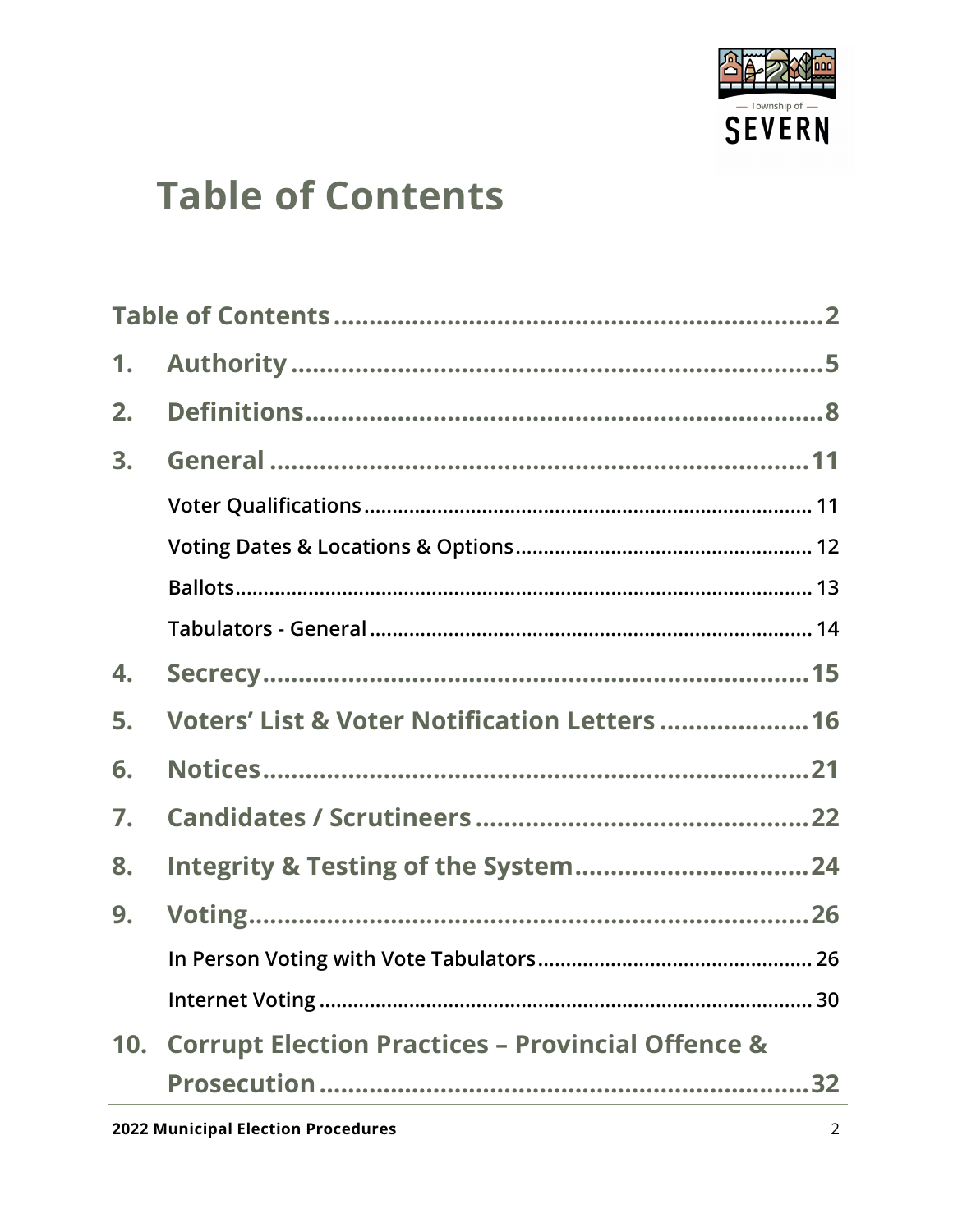

| 11. Mail Tampering - Criminal Offence and Prosecution 35 |  |
|----------------------------------------------------------|--|
|                                                          |  |
|                                                          |  |
|                                                          |  |
|                                                          |  |
|                                                          |  |
|                                                          |  |
|                                                          |  |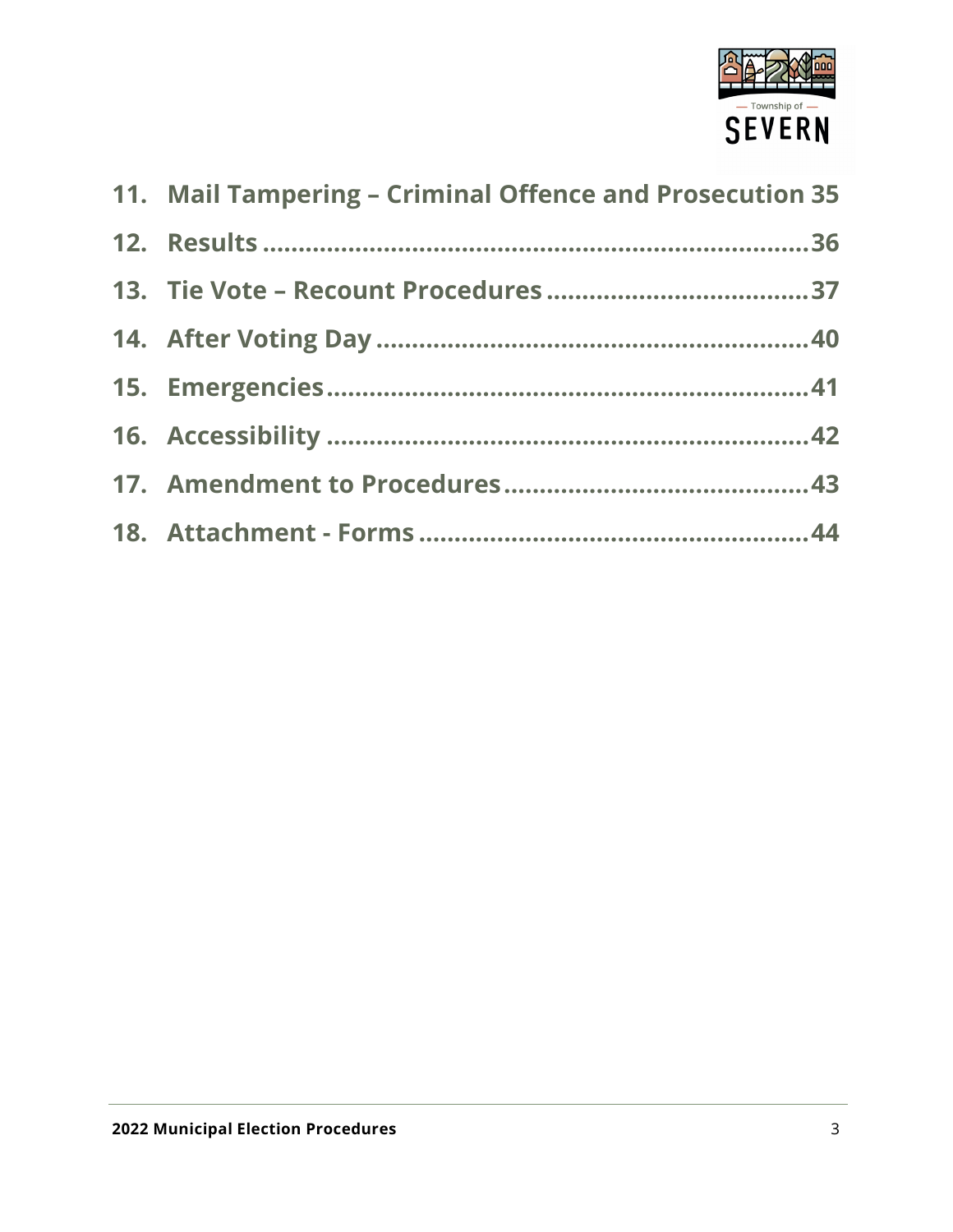

These Policies and Procedures have been prepared for the purposes of convenience ONLY. For accurate reference, please refer to the *Municipal Elections Act, 1996*, as amended and the *Good Government Act, 2009*.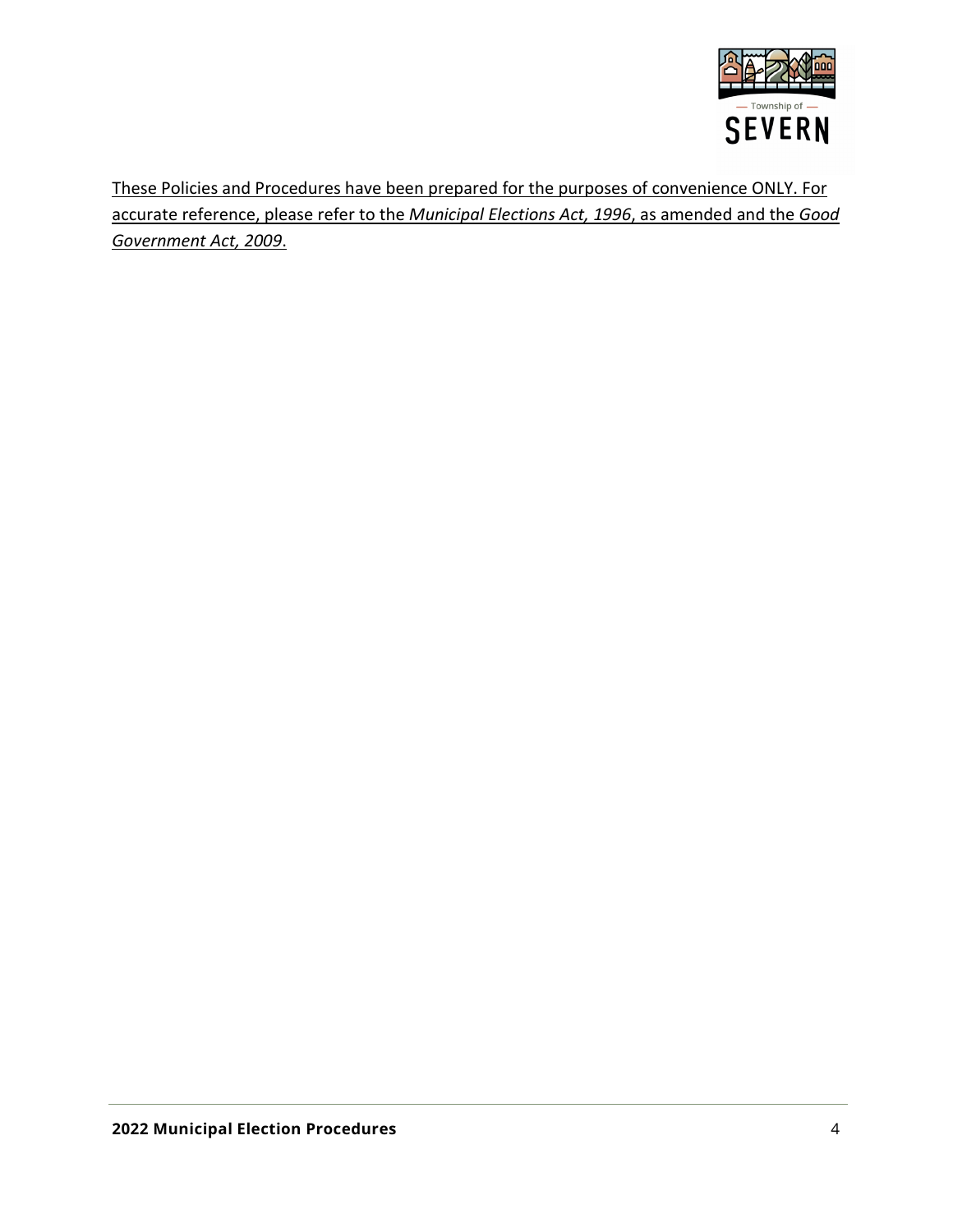

## <span id="page-4-0"></span>**1.Authority**

On September 1, 2021, the Council of the Township of Severn adopted By-law Number 2021-66 authorizing the use of an alternative voting method, that being the Internet Voting method, and the use of Optical Scanning Vote Tabulators for the purposes of counting of votes and voting.

The Municipal Elections Act, more specifically Subsection 42(3), states as follows:

### **Procedures and forms**

- (3) The clerk shall,
	- (a) establish procedures and forms for the use of,
		- (i) any voting and vote-counting equipment authorized by by-law, and
		- (ii) any alternative voting method authorized by by-law; and
	- (b) provide a copy of the procedures and forms to each candidate when his or her nomination is filed. 2009, c. 33, Sched. 21, s. 8 (22); 2016, c. 15, s. 31 (3).

Subsection 42(4), states that the clerk shall provide the procedures and forms on or before June 1 in the year of the election.

Subsection 42(4), states that the procedures and forms established by the clerk, if they are consistent with the principles of the Act, prevail over anything in the Act and the regulations made under it.

Subsection 11(2) of the Municipal Elections Act states that the clerk of a local municipality has responsibility for conducting elections within that municipality and responsibility for,

- a) preparing for the election;
- b) preparing for and conducting a recount in the election;
- c) maintaining peace and order in connection with the election; and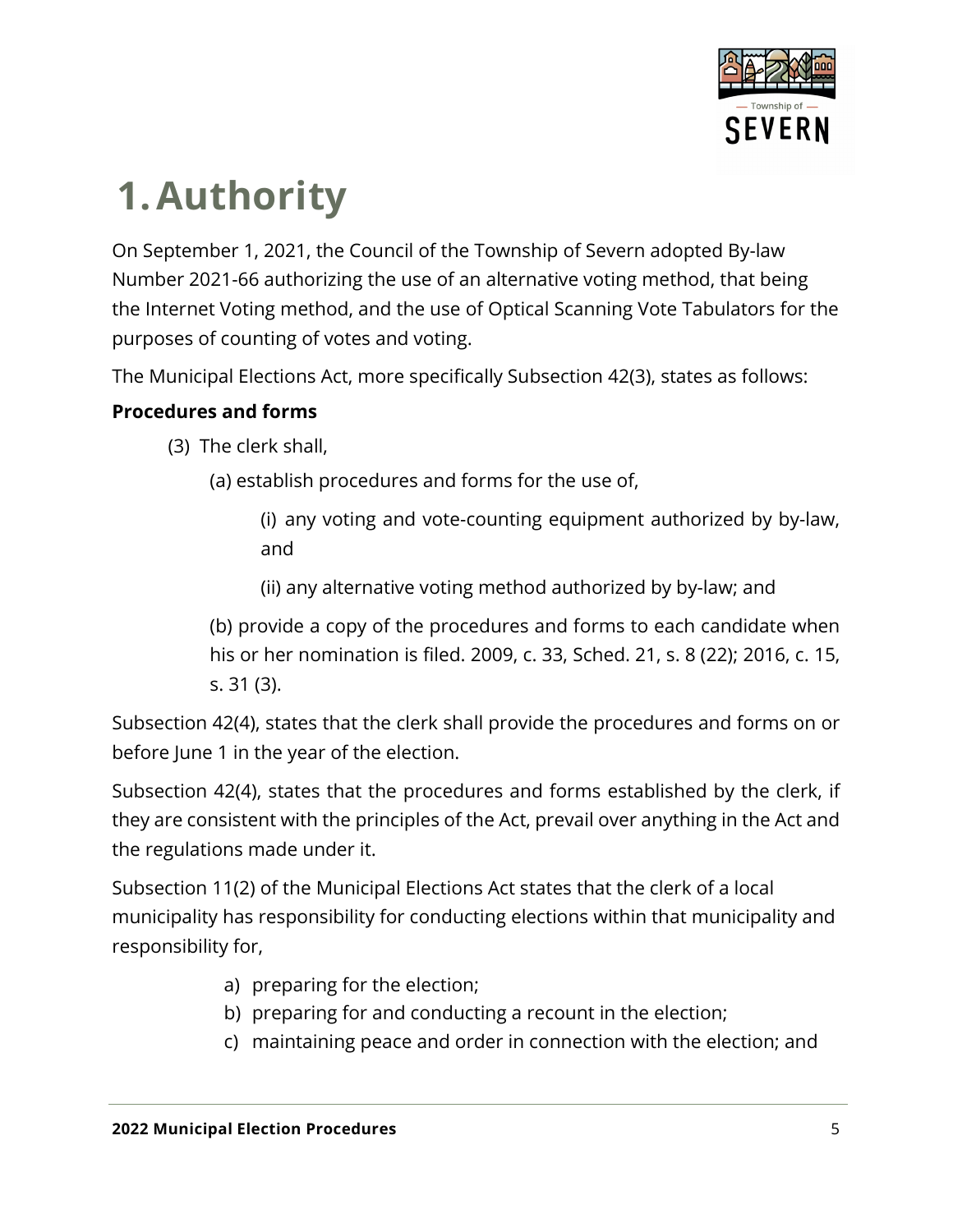

d) in a regular election, preparing and submitting the report described in subsection 12.1 (2). 1996, c. 32, Sched., s. 11 (2); 2009, c. 33, Sched. 21, s. 8 (7)

With respect to the duties and authority of a municipal clerk, the Municipal Elections Act further states as follows:

- 12(1) A clerk who is responsible for conducting an election may provide for any matter or procedure that,
	- (a) is not otherwise provided for in an Act or regulation; and
	- (b) in the clerk's opinion, is necessary or desirable for conducting the election.
- 12(2) The power conferred by subsection (1) includes power to establish forms, including forms of oaths and statutory declarations, and power to require their use.
- 12(3) The power conferred by subsection (1) includes power to require a person, as a condition of doing anything or having an election official do anything under this Act, to furnish proof that is satisfactory to the election official of the person's identity or qualifications, including citizenship or residency, or of any other matter.
- 13(1) Any notice or other information that this Act requires the clerk to give shall be given in a form and manner and at a time that the clerk considers adequate to give reasonable notice or to convey the information, as the case may be.
- 13(2) The clerk shall provide electors, candidates and persons who are eligible to be electors with information to enable them to exercise their rights under this Act.

Subsection 42(5) states that when a by-law authorizing the use of an alternative voting method is in effect, Sections 43 (advance votes) and 44 (voting proxies) apply only if the by-law so specifies.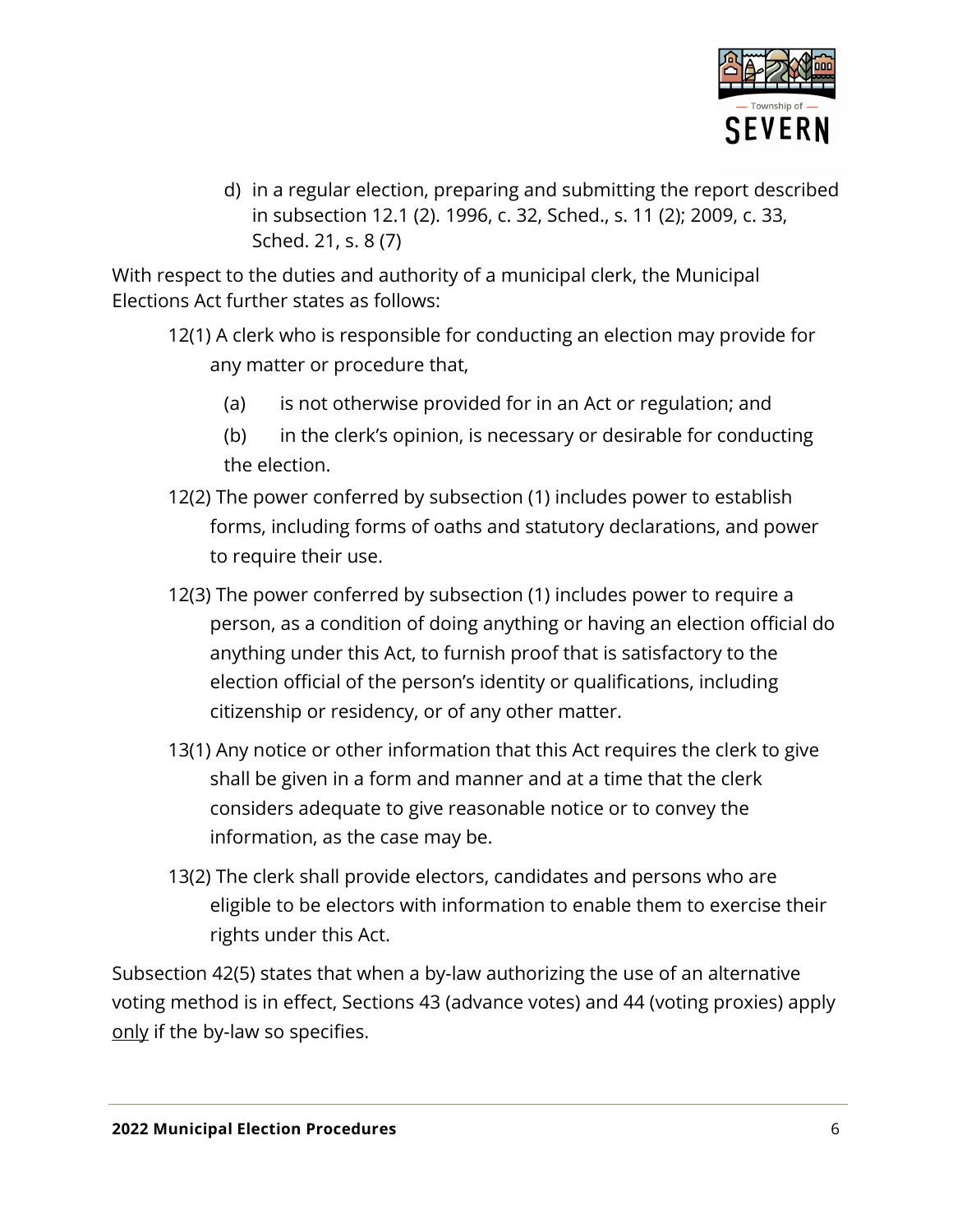

As By-law Number 2021-66 of the Township of Severn is silent on the use of voting proxies; voting proxies are not applicable. As a result, a person cannot give his or her Voter Information Letter to another eligible elector or other individual for the purpose of voting. Acceptance of a Voter Information Letter including the actual voting thereof will be considered an illegal and corrupt practice and therefore subject to the penalty provision under the Municipal Elections Act.

The Municipal Elections Act, more specifically Section 53, also provides that the clerk may declare an emergency if he or she is of the opinion that circumstances have arisen that are likely to prevent the election being conducted in accordance with this Act and provides the authority to the clerk to make arrangements for the proper conduct of the election. Any arrangements made by the clerk, if they are consistent with the principles of the Municipal Elections Act, prevail over anything in the Act and the regulations and all such arrangements, if made in good faith, shall not be reviewed or set aside on account of unreasonableness or supposed unreasonableness.

Therefore, as clerk of the Township of Severn and Returning Officer for the 2022 Municipal & School Board Elections, I do hereby certify and approve the following procedures for conducting the 2022 Municipal & School Board Elections and also establish that the attached forms are the forms permitted to be used during this election process.

April 29, 2022 \_\_\_\_\_\_\_\_\_\_\_\_\_\_\_\_\_\_\_\_\_\_\_\_\_\_\_ Date Approved and Alison Gray

Clerk / Returning Officer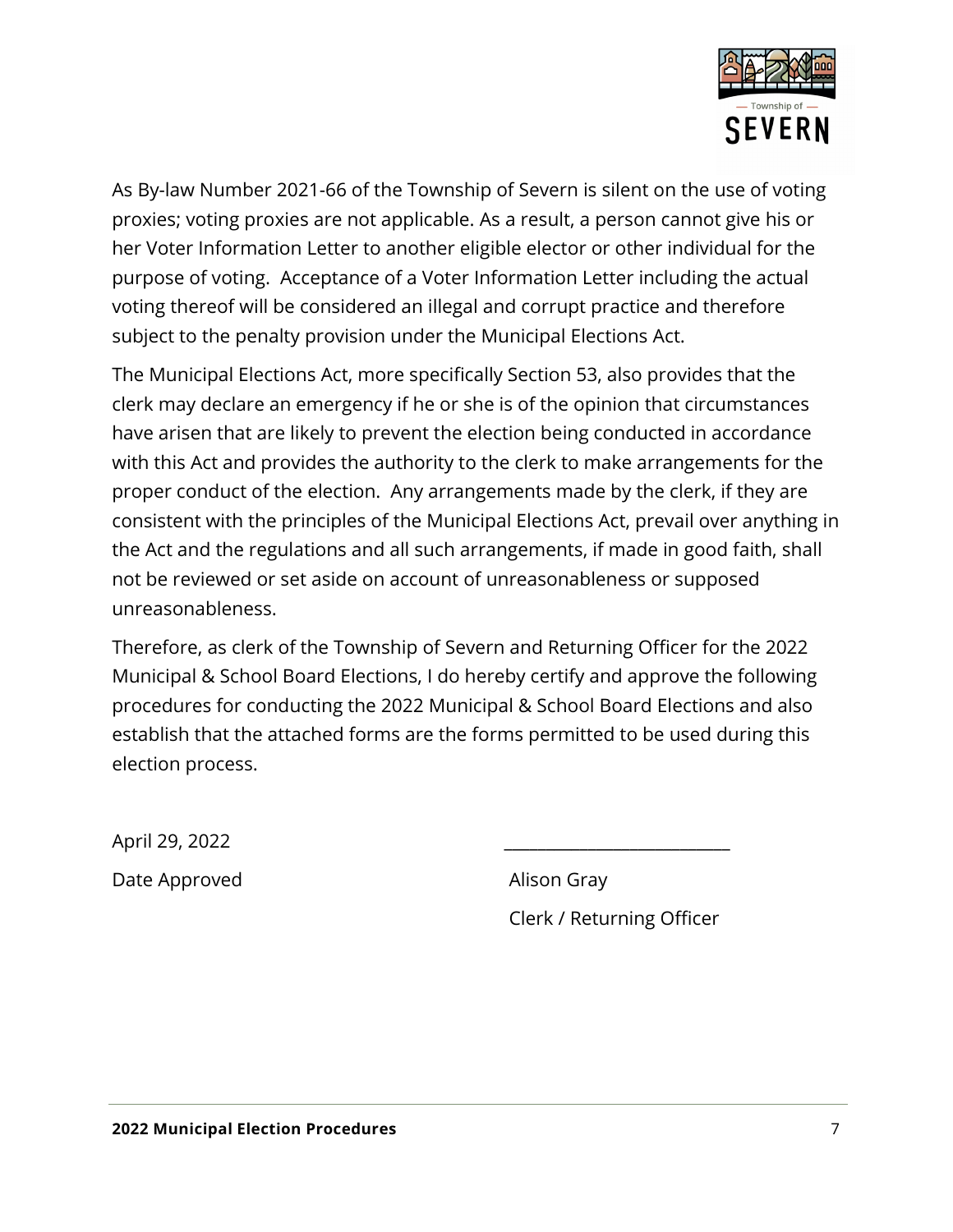

### <span id="page-7-0"></span>**2.Definitions**

- a) Act means the Municipal Elections Act, 1996, c.32. S.O.1996.
- b) Ballot means either an image on a computer screen, or any web enabled device, of a ballot card for an election to be voted for, including all choices available to the electors and containing spaces in which the electors mark their votes; or a composite paper ballot designed for use with an optical scan tabulator.
- c) Candidate means a person who has been nominated under Section 33 of the Municipal Elections Act, 1996.
- d) Certified Candidate means a candidate whose nomination has been certified by the municipal clerk under Section 35 of the Municipal Elections Act, 1996.
- e) Clerk means the clerk of The Township of Severn who is responsible for conducting this election under the authority of the Municipal Elections Act, 1996, as amended.
- f) Election official means the clerk or other person(s) appointed in writing by the clerk to carry out election duties under the Municipal Elections Act, 1996. An election official can only carry out the tasks and duties as assigned in writing by the clerk and must take the prescribed oath.
- g) Eligible Elector means a person who is entitled to be an elector at an election held in the local municipality, if on voting day he or she meets the qualifications of the Municipal Elections Act, 1996.
- h) Password means an additional access control word assigned by the eVoting Service Provider to each authorized user to provide additional security for access to the voting system.
- i) Personal Identification Number (PIN) means a unique multiple digit number assigned by the eVoting Service Provider to each voter to provide security for access to the voting system.
- j) Preliminary List of Electors means a list of electors for The Township of Severn compiled by the Municipal Property Assessment Corporation (MPAC) and provided to The Township of Severn between July 31 and September 1 of an election year as agreed upon by MPAC and the clerk.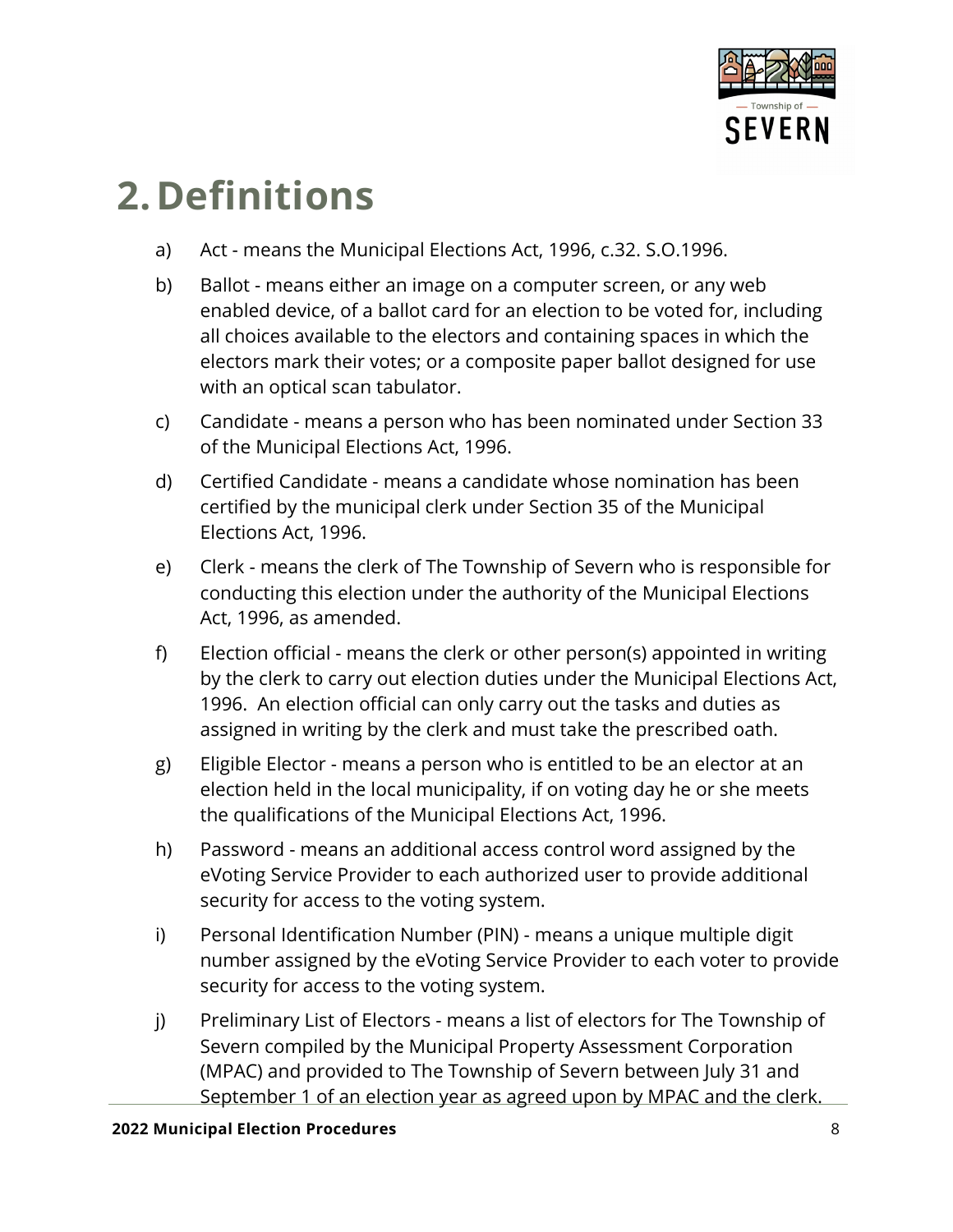

- k) Satisfactory Identification means the identification required under the Municipal Elections Act, 1996 (Ontario Regulation 304/13) which would provide proof of identity and residence of an individual to the satisfaction of an election official.
- l) Script means all information flow and system prompts from the eVoting system including instructions, informational messages, error messages, and exceptions.
- m) Scrutineer means an individual, appointed in writing by a certified candidate, to represent him or her during the voting process.
- n) Secrecy Folder means a paper folder in which a ballot can be placed to conceal the names of the candidates and the marks upon the face of the ballot and to expose the initals of the Deputy Returning Officer (DRO).
- o) Smart / Memory Card means a memory card that is inserted and removed in order to collect and store tabulated totals in an optical scan tabulator.
- p) Support person means a person who has been requested by an elector to assist him or her in the voting process.
- q) Vote Tabulator means an apparatus that optically scans a specified area on the ballots to read the votes and tabulate the results.
- r) Voter Help Centre means a location provided by The Township of Severn to assist electors with the Internet Voting process or other general election inquiries, including revisions.
- s) Voters' List means the Preliminary List of Electors, as corrected by the clerk, under the provisions of Section 22 of the Municipal Elections Act 1996, c. 32, Sched., s. 22; 2006, c. 33, Sched. Z.3, s. 18 (3).
- t) Voting Centre means a location provided by The Township of Severn where voters may attend to cast their ballot either by paper or online using a tablet.
- u) Voting/Election Day means the final day on which the vote is to be taken in an election and shall be until 8:00 p.m. on that day. Voting day in a regular election is the fourth Monday in October – October 24, 2022.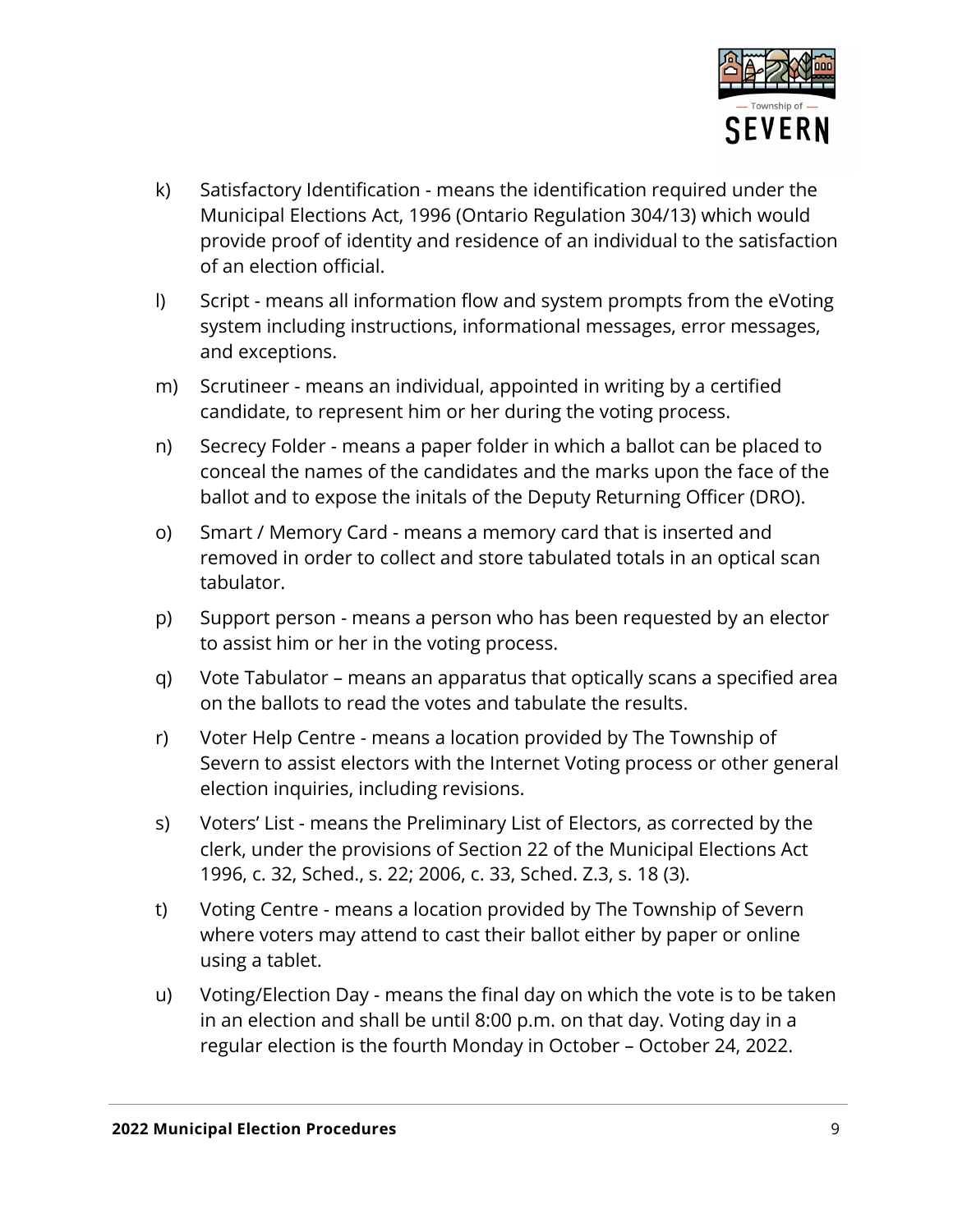

v) Voter Information Letter - means a sealed envelope containing a Personal Identification Number (PIN) for each person on the voters' list or who has completed an application, duly approved by an election official, for inclusion on the voters' list, a telephone access number and internet address for voting, a Voter Help Centre number for assistance and a list of candidates for office. These envelopes shall be mailed individually, or hand-delivered as required, to every person on the voters' list.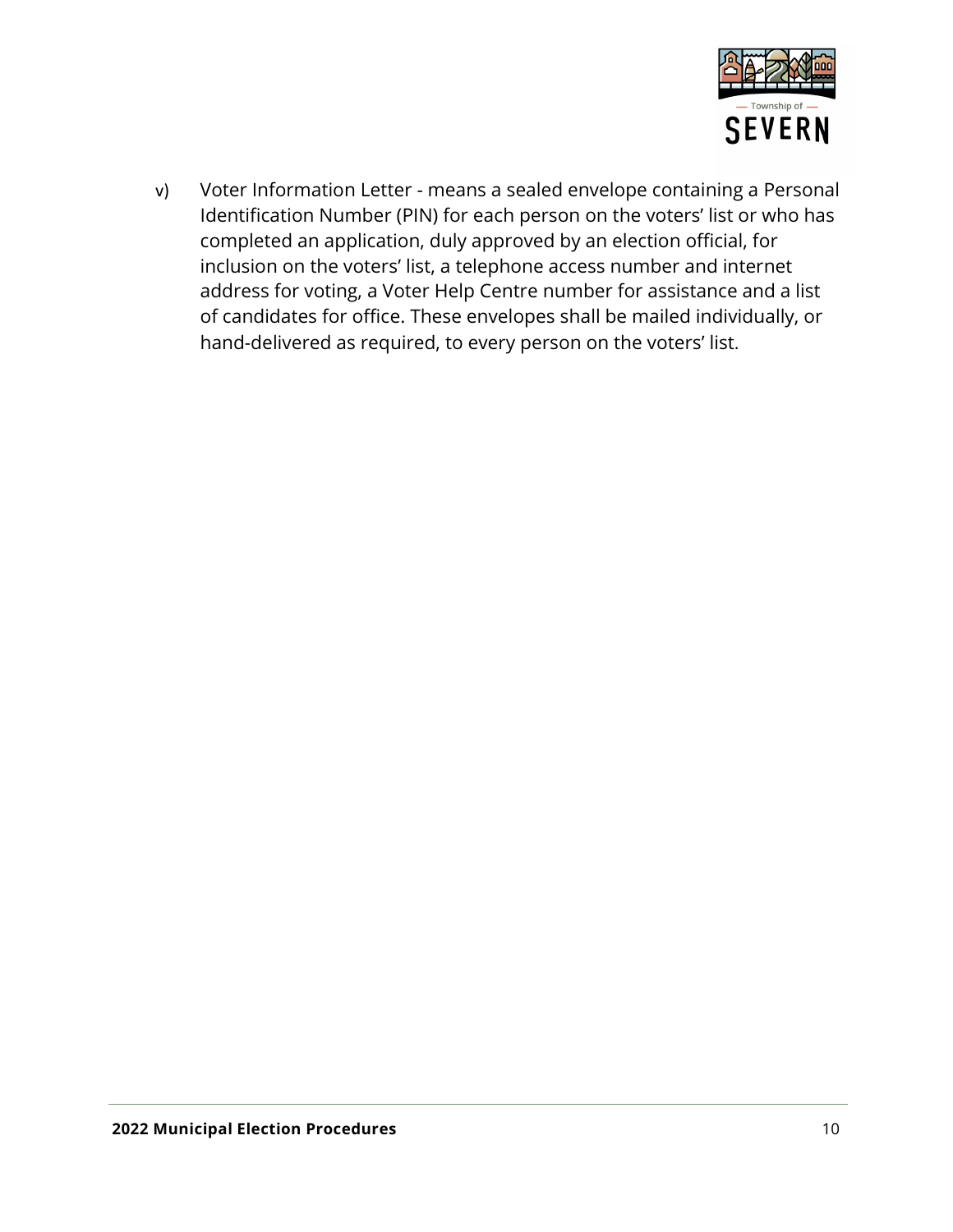

### <span id="page-10-0"></span>**3.General**

- 1. This procedure has been developed under the authority of Subsection 42(4) pursuant to Subsection 42(3) (a) (i) & (ii) of the Municipal Elections Act, and applies to the using of voting, vote-counting equipment and Internet Voting being conducted by The Township of Severn between October 13 and October 24, 2022.
- 2. The procedures and forms established by this document prevail over anything in the Act and its regulations, as per Subsection 42(4) of the Municipal Elections Act.
- 3. Where these procedures do not provide for any matter, the election shall be conducted as far as is consistent and practical within the principles of the Municipal Elections Act with the same being determined and established by the clerk.
- 4. These procedures may be amended, as necessary and deemed appropriate, by the clerk of The Township of Severn. Any amendment to these procedures shall be signed by the clerk and a copy of the amendment(s) shall be provided forthwith to all certified candidates for office for The Township of Severn and/or school boards.

### <span id="page-10-1"></span>**Voter Qualifications**

- 1. A person is entitled to be an elector at an election held in a local municipality if, on Voting Day, October 24, 2022, he or she:
	- i. is a Canadian citizen,
	- ii. is at least 18 years old,
	- iii. resides in the local municipality, or is the owner or tenant of land in the local municipality, or the spouse, or same-sex partner of such a person; and
	- iv. is not prohibited from voting under subsection 17(3) of the Municipal Elections Act, 1996 or otherwise, by law.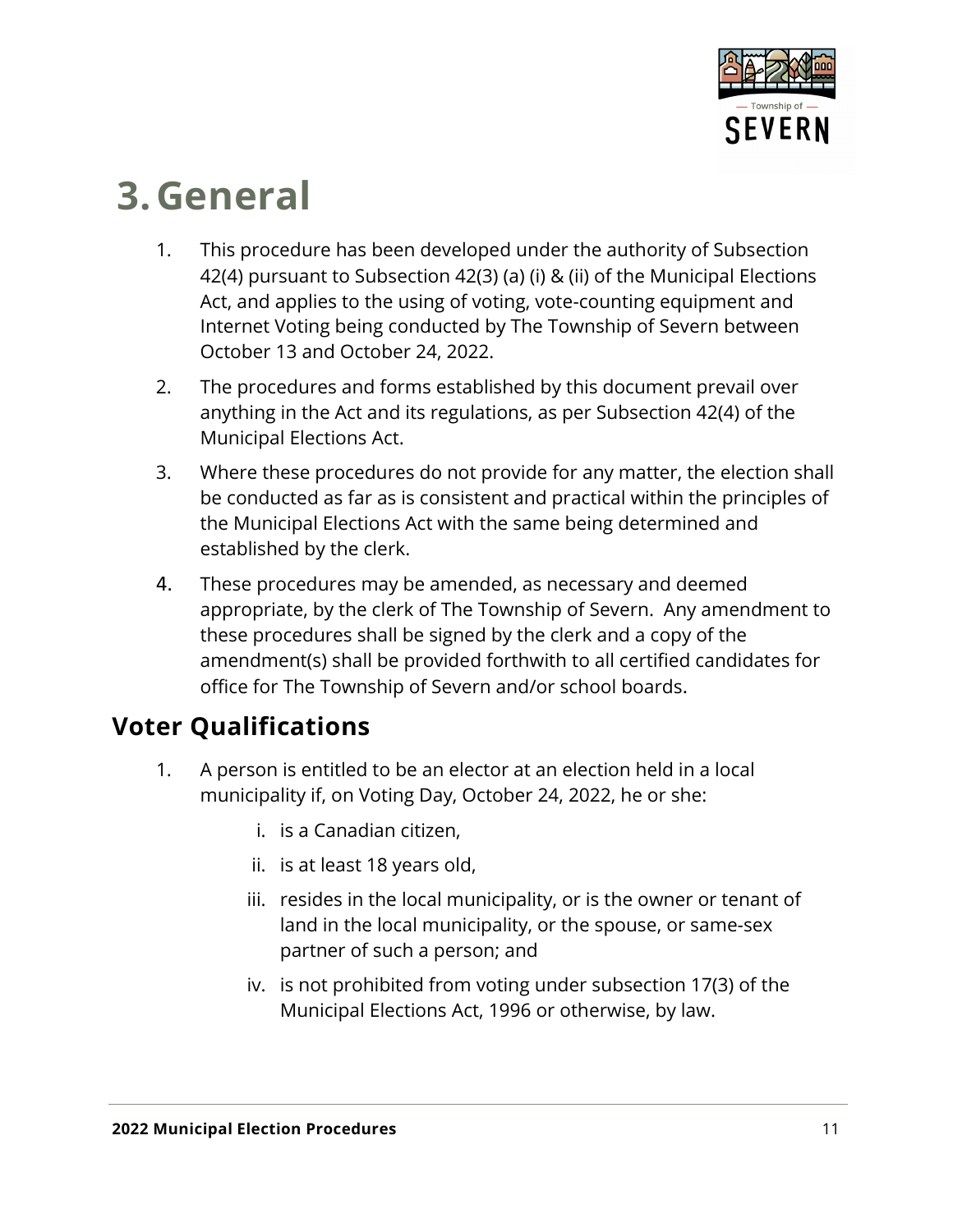

### <span id="page-11-0"></span>**Voting Dates & Locations & Options**

Eligible Qualified voters may cast their ballot using one of two voting methods described herein on the dates, hours and locations as follows:

#### a) **Internet Voting**

• Thursday, October 13, 2022 at 10:00 a.m. to Monday, October 24, 2022 at 8:00 p.m.

Voting may be done by accessing the internet address provided through modem access, high-speed connection or cellular device.

- For those requiring internet access or require assistance, touch screen tablets will be available at the following Voting Centres:
	- o Saturday, October 15, 2022 10:00 a.m. to 3:00 p.m. Administration Centre, 1024 Hurlwood Lane
	- o Wednesday, October 19, 2022 3:00 p.m. to 8:00 p.m. Administration Centre, 1024 Hurlwood Lane
	- o Monday, October 24, 2022 10:00 a.m. to 8:00 p.m. Wards 1 & 2 - Coldwater & District Community Centre, 11 Michael Anne Drive Ward 3 - Administration Centre, 1024 Hurlwood Lane Wards 4 & 5 - Washago Community Centre, 4361 Hamilton Street

### b) **Paper Ballot with Tabulator**

- For those who want to cast a paper ballot using a tabulator or require assistance, they may attend the following Voting Centres:
	- o Saturday, October 15, 2022 (all wards) 10:00 a.m. to 3:00 p.m. Administration Centre, 1024 Hurlwood Lane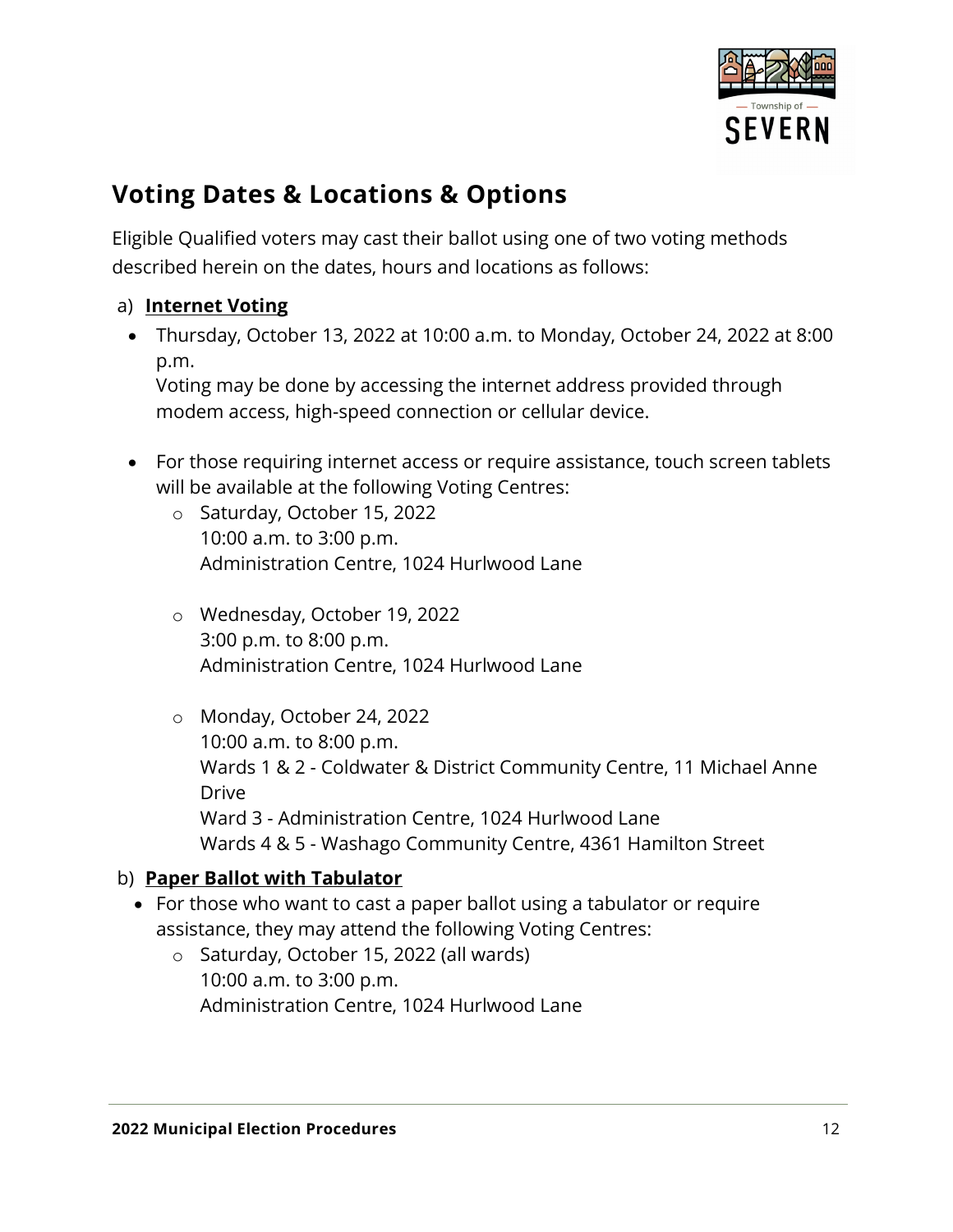

- o Wednesday, October 19, 2022 (all wards) 3:00 p.m. to 8:00 p.m. Administration Centre, 1024 Hurlwood Lane
- o Monday, October 24, 2022 10:00 a.m. to 8:00 p.m. Wards 1 & 2 – Coldwater & District Community Centre, 11 Michael Anne Drive Ward 3 – Administration Centre, 1024 Hurlwood Lane Wards 4 & 5 – Washago Community Centre, 4361 Hamilton Street
- c) Voters in need of assistance may attend any Voting Centre in paragraphs (a) or (b) with a support person or interpreter, taking the appropriate oath(s), and having a support person or interpreter vote using the preferred voting method. In the absence of a support person, the voter may request the assistance of an election official, who may provide assistance only after the appropriate oath, if required, has been taken.

### <span id="page-12-0"></span>**Ballots**

- 1. For internet and paper ballots, there shall appear beside each candidate's name a designated space in the form of an oval for the marking of the ballot.
- 2. For paper ballots a composite ballot shall be used with all eligible offices distinguished by school support type. Five ballot types per ward shall be utilized consisting of English-Public, English-Separate, French-Public, French-Separate, and No School.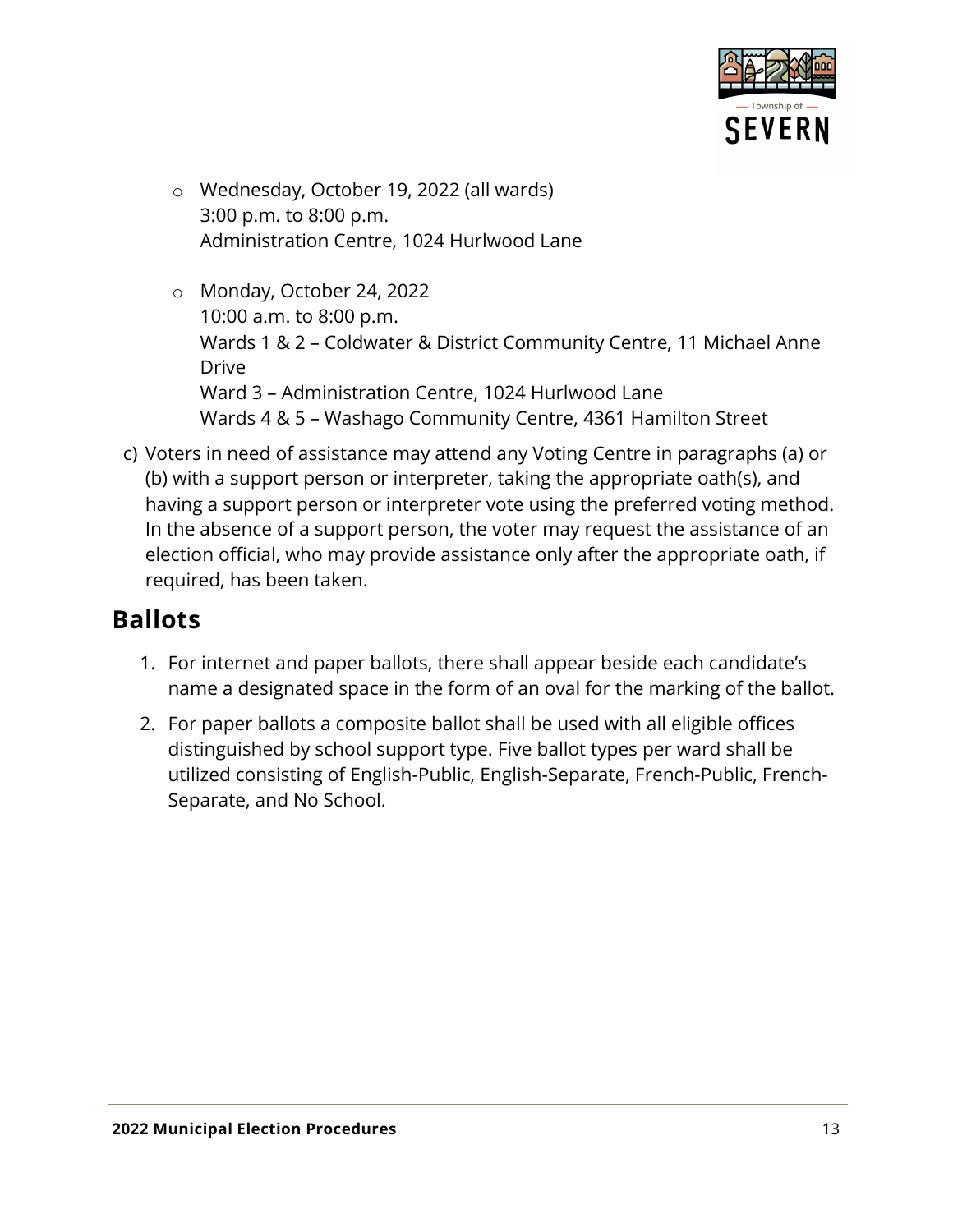

### <span id="page-13-0"></span>**Tabulators - General**

- 1. The vote tabulators shall be programmed so that a printed record of the number of votes cast for each candidate can be produced
- 2. The vote tabulators shall be programmed so that the following ballots are returned to the operator:
	- a. a ballot without any votes in the specified voting spaces, as determined by a vote tabulator, with a message "Blank Ballot".
	- b. a ballot with more than the specified voting spaces marked for one or more offices as determined by a vote tabulator, with message "Over Voted".
	- c. a ballot that is damaged or defective or has been marked in such a way that it cannot be properly processed by a vote tabulator with the message, "Ballot Misread".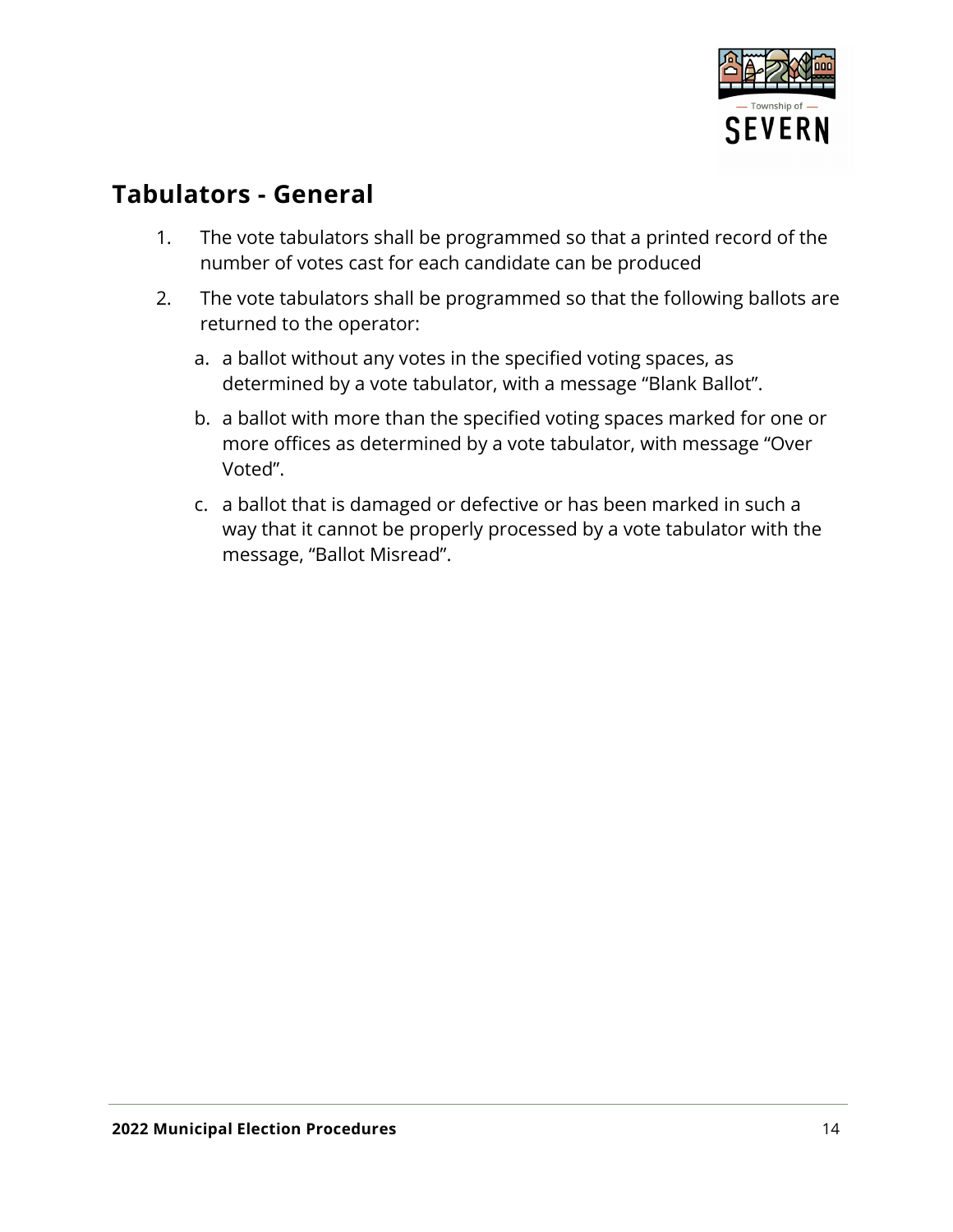

### <span id="page-14-0"></span>**4.Secrecy**

- 1. The clerk shall require all election official(s) and/or other persons working in connection with the municipal elections to swear or affirm an oath of secrecy in accordance with Section 49 of the Municipal Elections Act, 1996.
- 2. No person shall interfere or attempt to interfere with an elector while in the process of accessing the Internet Voting service or voting in-person or interfere or attempt to interfere in the voting process unless expressly requested and authorized by an elector asking for assistance.
- 3. No person shall obtain or attempt to obtain information about how an elector intends to vote or has voted. Any individual requested by an elector to assist him or her in voting is required to maintain the secrecy of the vote(s) cast by the elector and shall vote according to the instructions and wishes of the elector.
- 4. No person shall communicate any information that might have been inadvertently obtained about how an elector intends to vote or has voted.
- 5. No elector shall reveal how he or she intends to vote except when obtaining assistance in voting from either a support person or an election official.
- 6. All electors voting at the Voting Centre(s) may vote with the assistance of a support person; however, the support person shall be required to take the appropriate oath prior to providing assistance.
- 7. All complaints regarding any and/or all breaches of secrecy shall be investigated by the proper authorities and shall be prosecuted according to the provisions of "Corrupt Practices and Other Offences - Penalties and Enforcement" under Sections 89 and 90 of the Municipal Elections Act, 1996.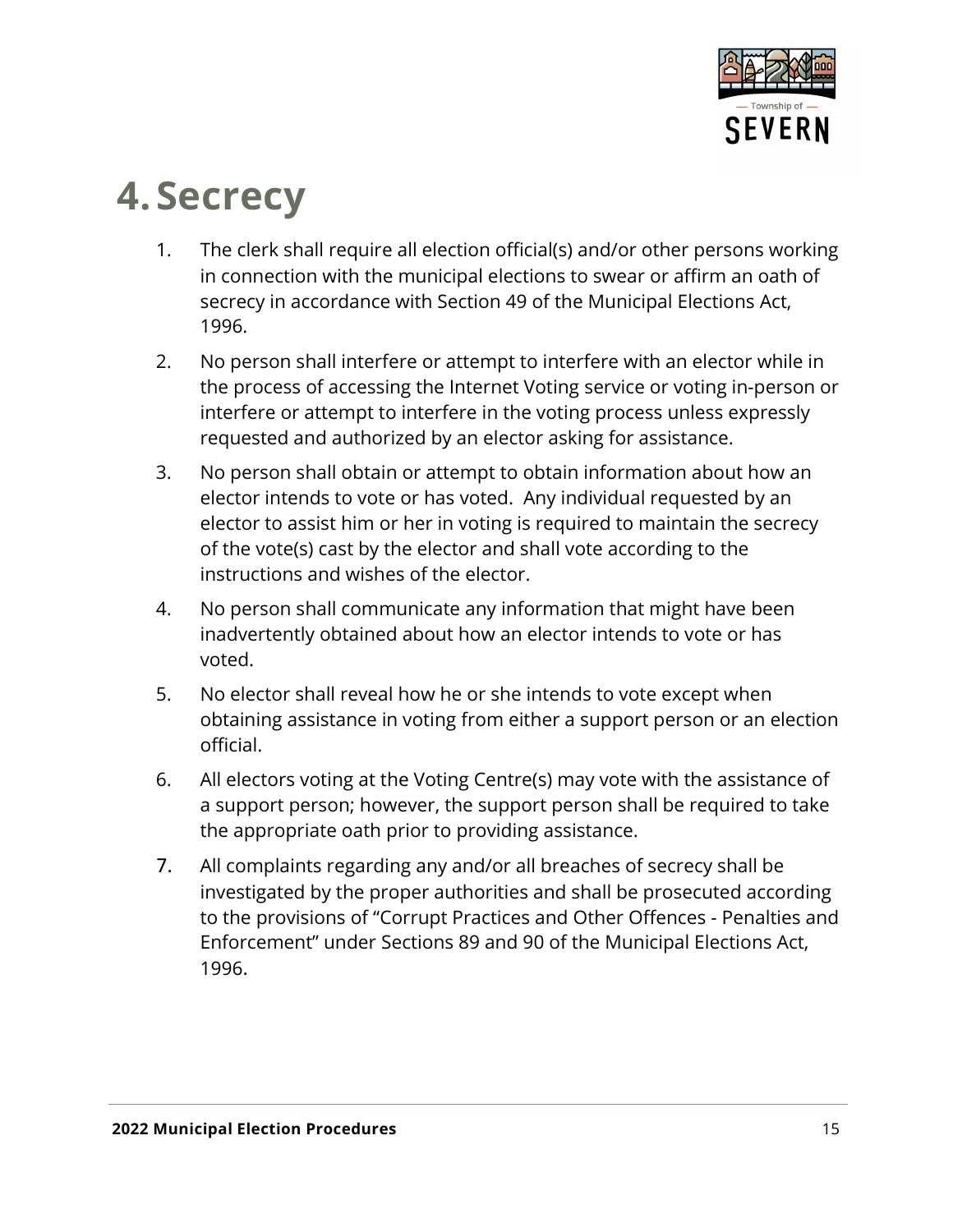

### <span id="page-15-0"></span>**5.Voters' List & Voter Notification Letters**

- 1. The Preliminary List of Electors shall be requested from the Municipal Property Assessment Corporation (MPAC) in an electronic format. The list shall be reviewed by the clerk of The Township of Severn and obvious errors shall be corrected as permitted under Section 22 of the Municipal Elections Act, and the list shall be approved for use as the **Voters' List**.
	- a. The Voters' List shall then be reproduced in paper or electronic format and distributed to those who are entitled to copies under Subsections 23(3), (4) and (5) of the Act. All certified candidates shall be entitled to one copy or an electronic format and shall sign a statement acknowledging that the Voters' List shall not be used for any commercial purposes.

The candidates shall receive login ID(s) and password(s) allowing them to view the Voters' List that contains the names of the electors who are entitled to vote for their office. They can use the module to identify and track individual electors during the course of the election campaign and voting period to observe participation.

- b. The Voters' List shall be available in an electronic format to accommodate the administration in the voting process.
- c. Additions, corrections and deletions may be made to the Voters' List in accordance with the Municipal Elections Act, 1996.
- d. The clerk and/or the eVoting Service Provider shall produce an electronic list of the additions, corrections and deletions, as stated in paragraph (c), and make available online these additions, corrections and deletions to those who are entitled to copies of the Voters' List under the Act and the same shall be the final Voters' List.
- e. The Voters' List, as corrected by the clerk pursuant to Section 22 of the Municipal Elections Act, 1996 shall be provided to the eVoting Service Provider in computer format in order for the eVoting Service Provider to manage the Voter Information Letter.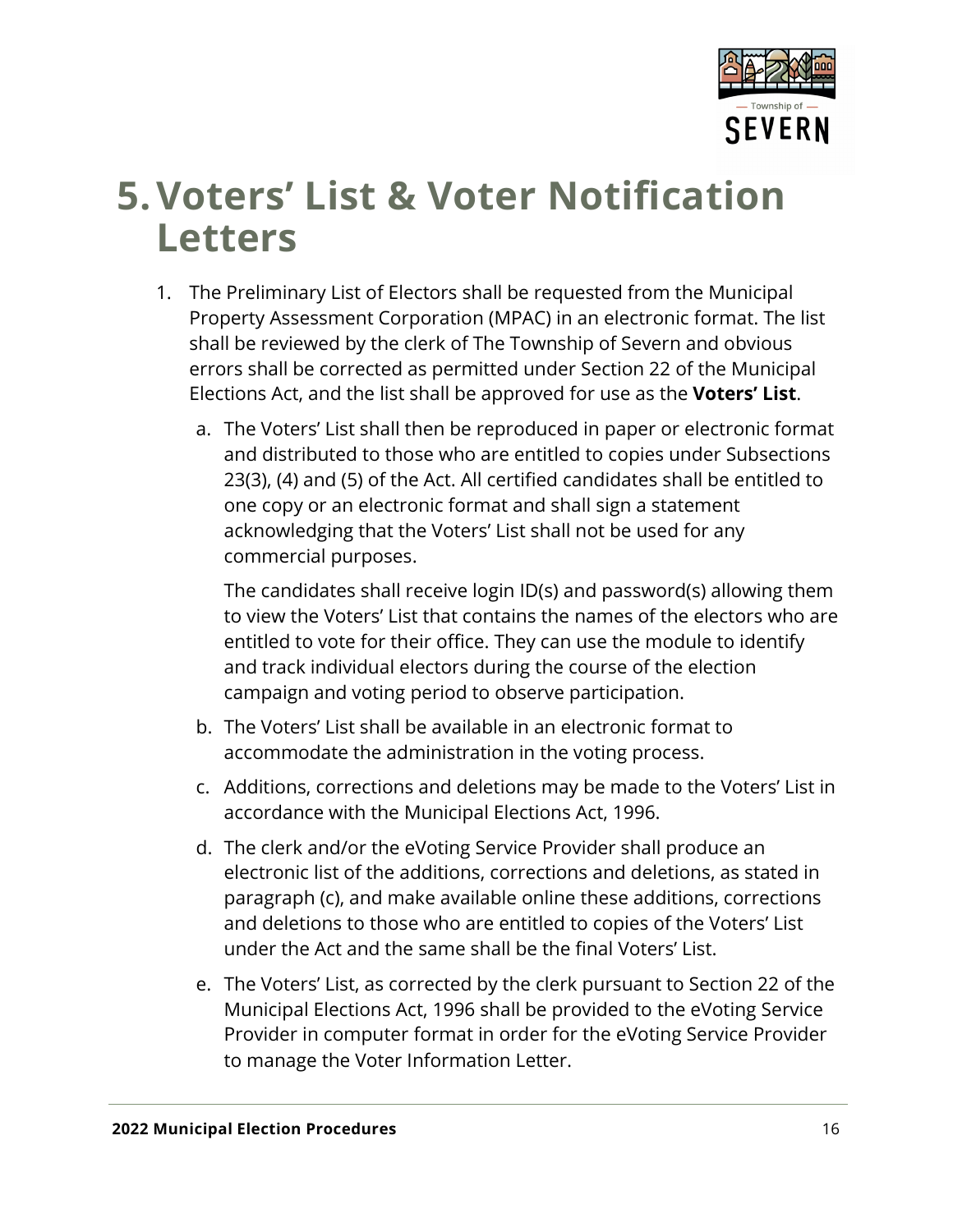

### **Voter Information Letters (VIL)**

- 2. Each person on the Voters' List shall be mailed, by "first-class" mail a sealed Voter Information Letter containing:
	- a. his or her Personal Identification Number (PIN), and the designated internet address (URL) to access to cast a vote using the internet;
	- b. instructions on how to vote;
	- c. dates and hours of voting; and
	- d. the location(s) and telephone number(s) of the Voter Help Centre(s).
- 3. All Voter Information Letters shall be made available in English only.
- 4. The Voter Help & Voting Centre(s) shall be responsible for the following:
	- a. Eligible electors who attend the Voter Help & Voting Centre(s) and are not on the Voters' List will be able to be added to the Voters' List by filling out a declaration form and providing satisfactory identification.
		- i. Their names will be added to the Voters' List and they will be assigned and receive (or mailed or emailed) a Voter Information Letter containing a (PIN); and
		- ii. they will be able to vote at the Voting Centre(s) if they so wish during the voting period.
	- b. Verifying and re-issuing a Voter Information Letter or Personal Identification Number (PIN) to qualified voters:
		- i. Where a person on the voters' list has lost their Voter Information Letter or PIN or did not receive it in the mail, or does not have access to it, they can call or attend a Voter Help Centre in order to receive a new one.
		- ii. The authorized election official will disable the voter's lost Personal Identification Number (PIN) and electronically mark it in the system with the appropriate details. Upon providing satisfactory identification to an election official, an oath shall be taken by the voter and a new Voter Information Letter containing a new Personal Identification Number (PIN) shall be issued (in-person, by mail or via email).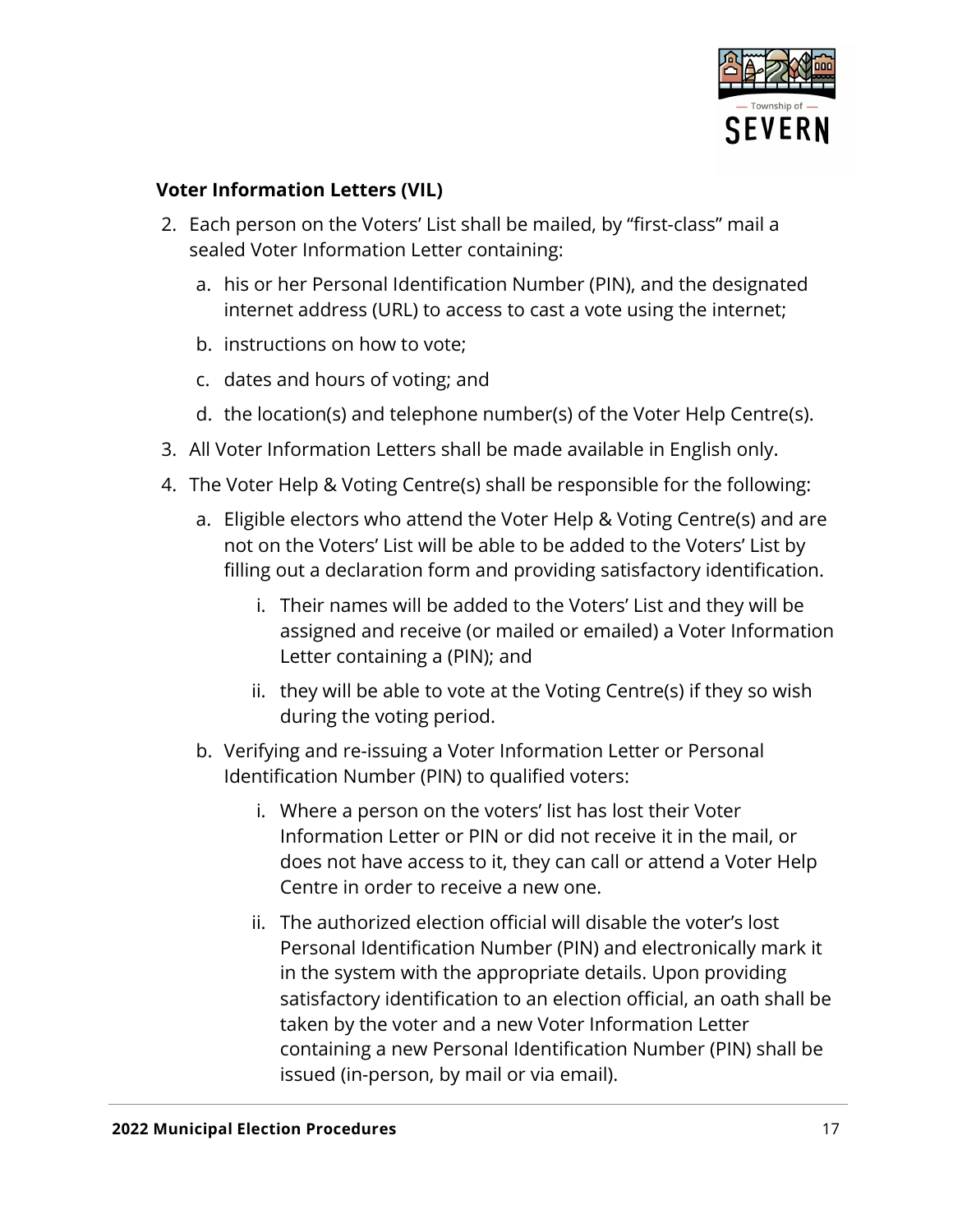

- 5. Where a voter is associated with multiple properties within The Township of Severn, the voter may vote only once, and the qualifying address to determine eligibility for voting shall be the place of residence of the voter. All duplication of names on the Preliminary List of Electors shall be verified by the clerk and/or election official(s), and all duplicate names of individuals shall be deleted prior to the final preparation of the Voters' List.
	- a. Should a voter receive more than one Voter Information Letter, the voter may only vote once and must return the other Document(s) to the Administration Office. All voters that vote more than once or who improperly use the Voter Information Letter shall be reported to the Ontario Provincial Police for further investigation as to possible corrupt practices under the Municipal Elections Act, 1996.
- 6. Returned VIL, Unopened:

Should a Voter Information Letter be returned to the Administration Office unopened, the PIN status will be disabled by an election official in a manner that prevents the PIN from being successfully validated in the voting process. The Voter Information Letters will then be marked "unused" and be retained in a secure means and subsequently destroyed at the same time as all other Municipal Election material as provided for under Section 88(2) of the Municipal Elections Act, 1996.

7. Returned VIL, Opened But Not Used:

Should a Voter Information Letter be returned to the Administration Office that has been opened but has not been used for voting purposes, the PIN status will be disabled by an election official in a manner that prevents the PIN from being successfully validated in the voting process. In this circumstance, the Voter Information Letter shall be marked unused and be retained and destroyed at the same time as all other Municipal Election material as provided for under Section 88(2) of the Municipal Elections Act, 1996.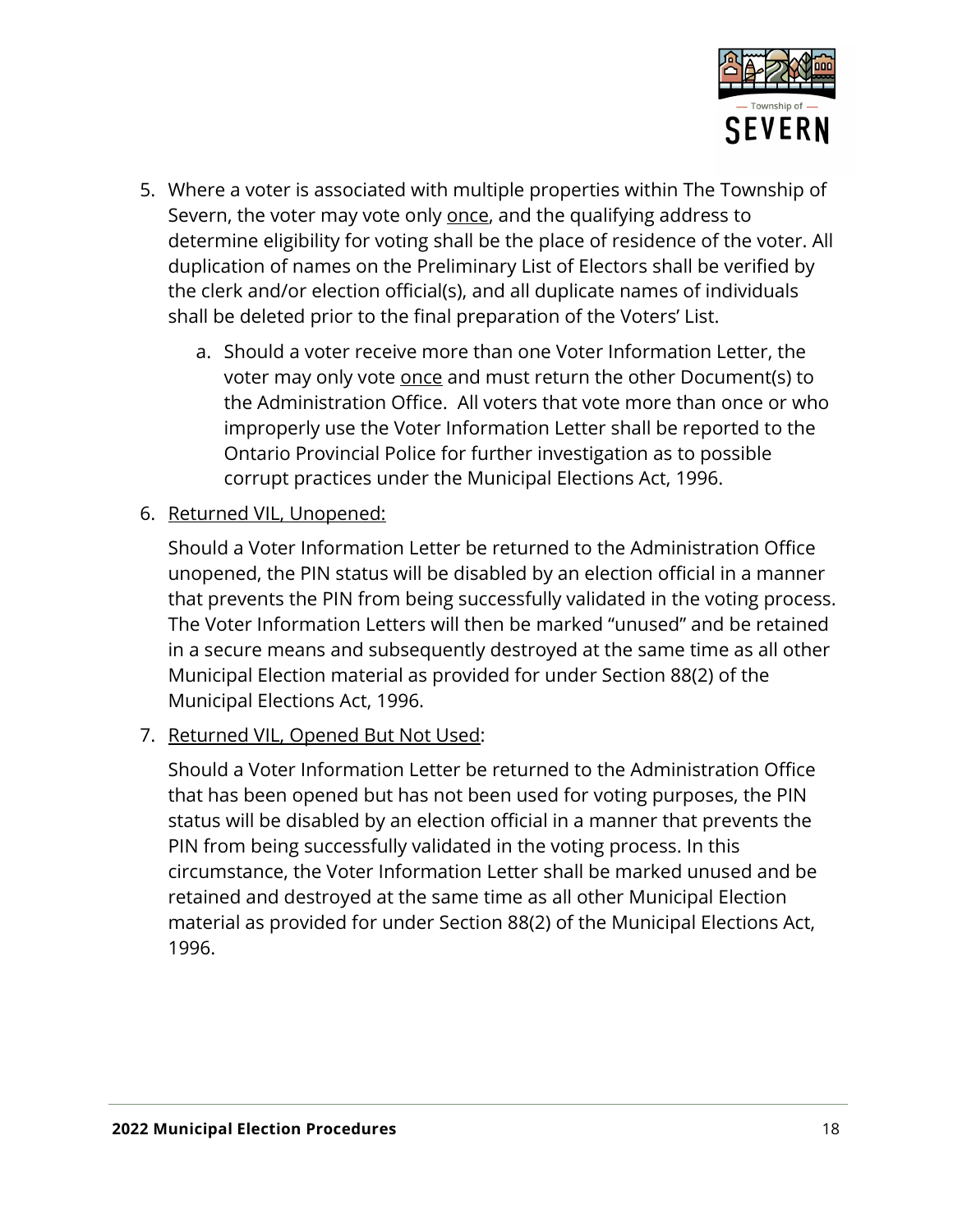

- 8. PIN Already Used:
	- a. Where an eligible voter has attempted to validate his or her PIN and they have determined that the PIN has already been used, the voter can attend a Voter Help & Voting Centre, bringing satisfactory identification and have an election official confirm that the PIN has been used by an impersonator.
	- b. Prior to authorizing the re-issuance of a new Voter Information Letter which contains a new PIN, the voter shall be required to respond and answer any and all questions from the election official, and swear the applicable Oath/declaration.
	- c. The election official shall document, to their satisfaction, questions, answers and the taking of the Oath and, if deemed appropriate, the clerk shall submit same to the Ontario Provincial Police for further investigation and prosecution. A copy of this declaration shall also be submitted to the Ontario Provincial Police should further questioning be required in order to ascertain if corrupt practices have occurred. The elector will be required to assist and cooperate in the investigation in determining the individual(s) who has fraudulently used the voter's assigned PIN.
	- d. Once the voter has properly answered all questions and if required, taken the prescribed Oath, a new Voter Information Letter containing a new PIN can be issued.
- 9. Incorrect Ward or School Support:
	- a. Where an eligible voter has received an incorrect Voter PIN in terms of ward, and/or school support association, the voter can contact a Voter Help or Voting Centre(s) and have the proper information applied to the existing PIN. The voter may re-access the system and vote all races not yet completed.
	- b. The eligible voter shall be able to re-enter the system at any time during the election using the existing PIN or the re-categorized PIN until voting for all races has been completed.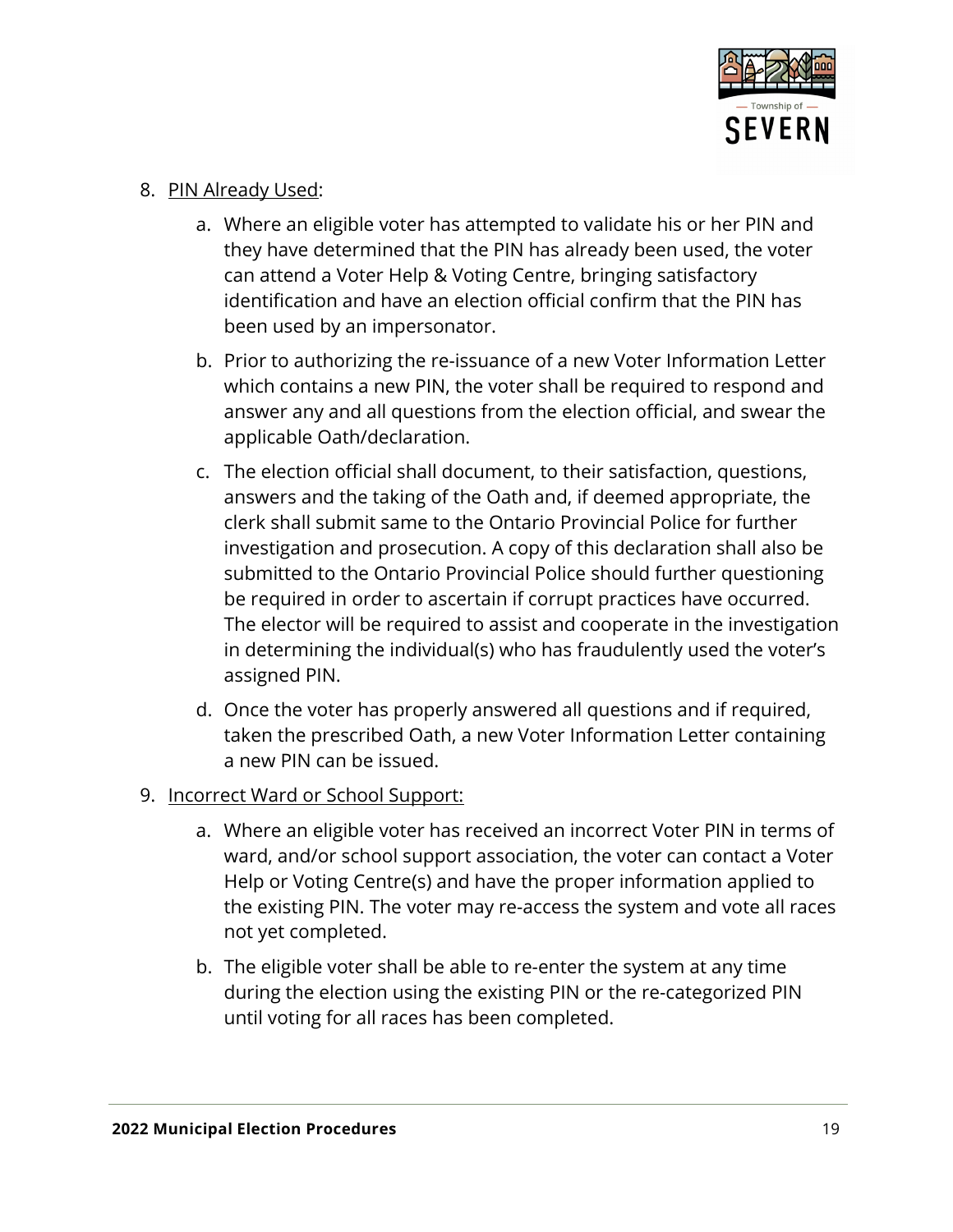

- 10.New PIN(s) shall not be given out over the telephone or by mail without the expressed approval of the clerk or their designate. A Voter Information Letter containing a PIN shall not be given to any person unless satisfactory identification is provided and the individual has taken the required oath, if required, as administered by an election official.
- 11.The clerk and the election official(s) shall ensure a complete audit trail is maintained of all Voter Information Letters:
	- a. that were sent to voters on the voters' list;
	- b. that were undeliverable and returned from the Post Office;
	- c. that were returned by a voter or other individual(s) either opened or unopened but unused for voting purposes;
	- d. that were re-issued to an eligible elector;
	- e. whose PIN on the Letters were set to a status that prevented them from being validated in the voting process.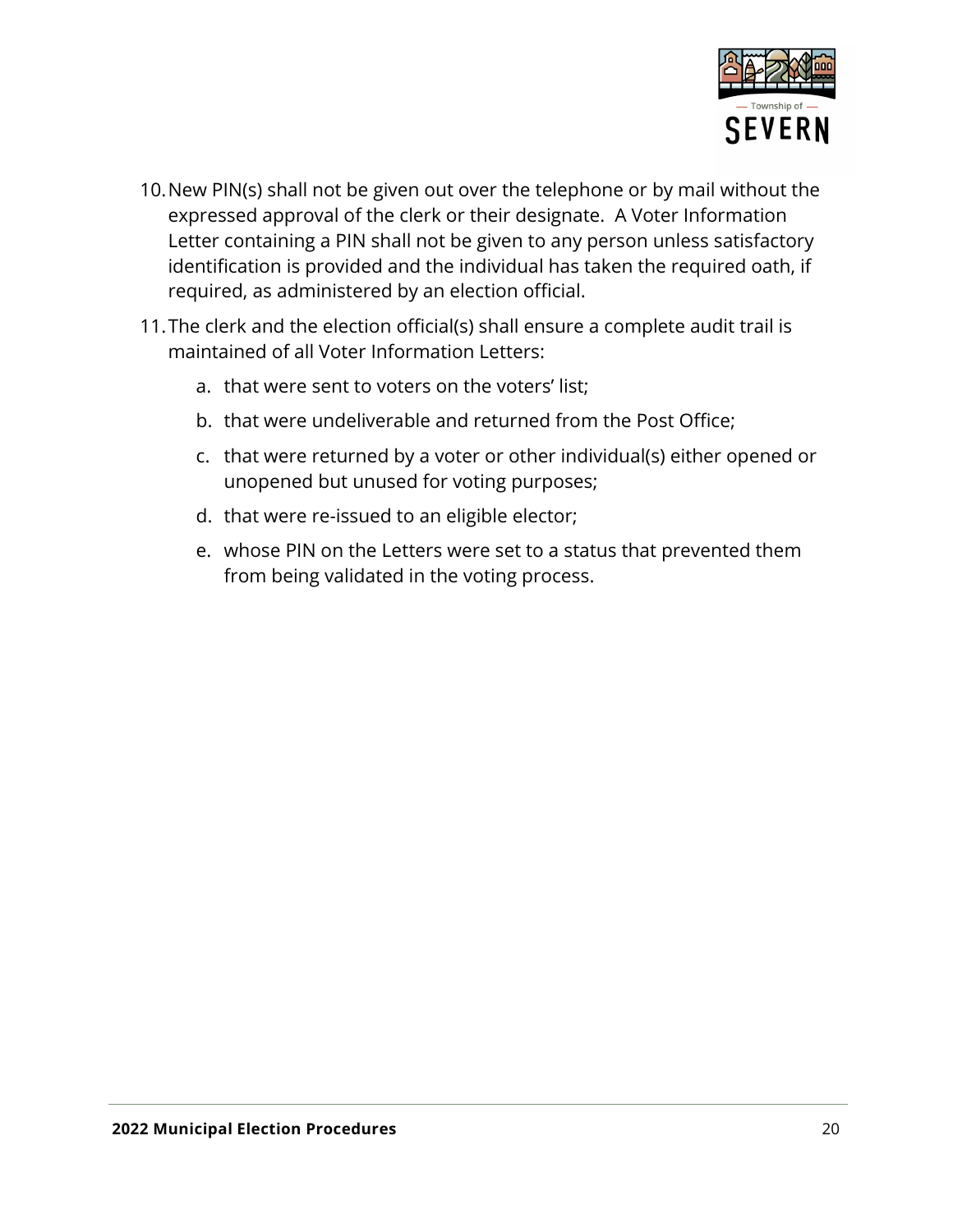

### <span id="page-20-0"></span>**6.Notices**

- 1. The clerk shall notify voters of the following election information through the use of advertisements:
	- e. that municipal & school board elections are being held for the Township of Severn and that the Municipality has adopted an alternative voting method;
	- f. the date(s), time(s) and location(s) for the holding of the vote including advance voting, and the methods of voting for each;
	- g. the office(s) of the council and/or school boards;
	- h. who is eligible to vote in the municipal & school board elections; and
	- i. the location(s) and dates, and hours of operation of how persons can check to see if their name is on the voters' list and the procedures by which their name can be added or information corrected on the voters' list.
- 2. At the clerk's discretion, notices will be published in the local newspapers and/or posted on the Municipality's website. All notices shall be made available in English only, unless noted otherwise below.

The following essential notices shall be issued:

- a. Notice of Election Information;
- b. Notice of Revision of Voters' List;
- c. Notice of Nomination (newspaper English & French only); and
- d. Certified Election Results.

The clerk reserves the right to publish additional advertisements and notices as deemed appropriate.

3. Where possible, cooperative advertising may take place - costs to be approved and shared by the participating municipalities.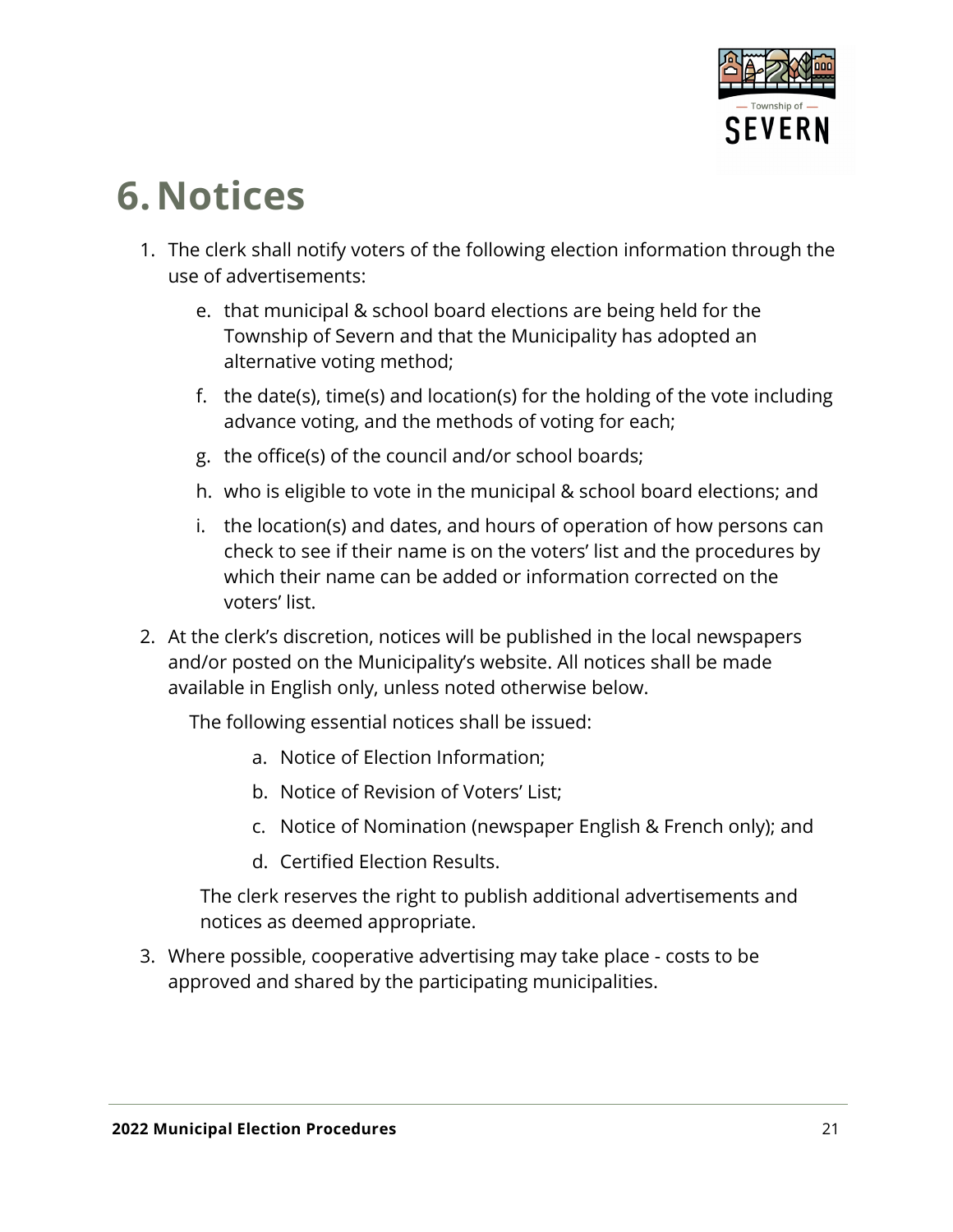

## <span id="page-21-0"></span>**7.Candidates / Scrutineers**

- 1. Candidates may appoint scrutineers, in writing, as stated under Section 16 of the Municipal Elections Act, 1996. Candidates, or scrutineers if appointed and after producing the signed 'Appointment of Scrutineer' form, will be entitled to the following:
	- a. upon request and prescribing to the oath(s) of secrecy, they will be provided access to a Candidate module; showing them a voter sequence number and/or the elector names who are entitled to vote for their designate office, allowing them to identify, observe, and list all electors that have participated. Candidates or scrutineers may log in to the system any time after the election has started and voters have cast ballots and determine who has voted.
	- b. upon request and prescribing to the oath(s) of secrecy, they may attend a Voting Centre(s) during hours of operation to observe the process. Candidates or scrutineers who do not follow the instructions of the clerk or election official, or who attempt to interfere, influence or determine how an elector is voting, will be requested to leave the Voting Centre immediately and they will not be permitted to re-attend.
	- c. to be present for the testing of the system as detailed in Section 8.
	- d. to be present at the time and place where results are received by the clerk including signing the results report indicating the final results and votes cast.
- 2. Use of a cellular telephone or any other electronic device shall NOT BE PERMITTED within a Voting Help or Voting Centre.
- 3. No photographs are permitted inside a Voter Help or Voting Center. A candidate wanting to have their photo taken is only permitted to be photographed entering.
- 4. The eVoting Service Provider will make available online a list, to the clerk and any other appropriate individuals, sorted by individual wards, of those who have voted during the voting period if such an event has taken place.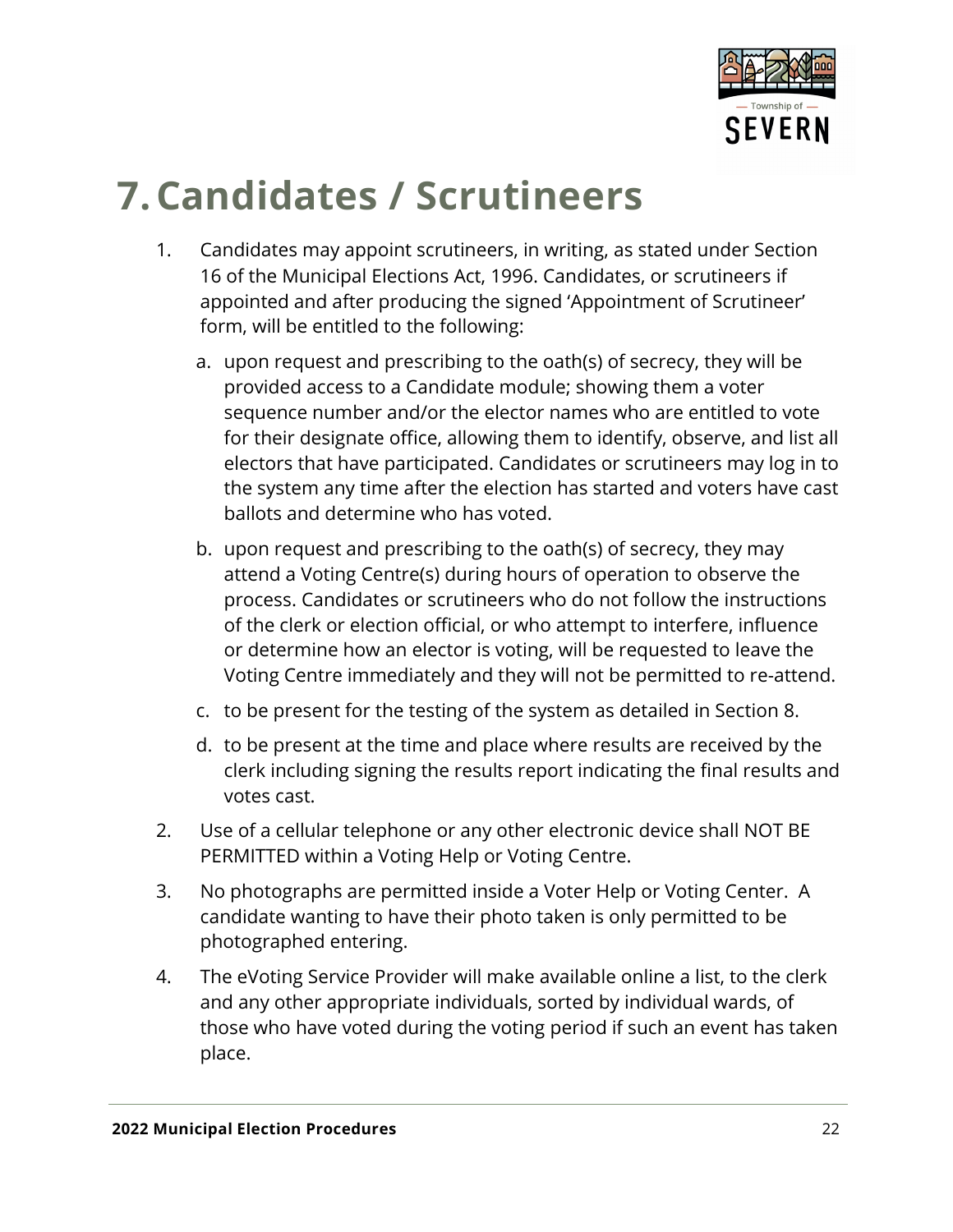

The names of individuals who have voted will be marked as voted. A list of voters who have voted will be provided or made available to the candidates or their respective scrutineer at the clerk's discretion.

5. If so allowed by the clerk, the eVoting Service Provider will make available during the course of the election, IDs and passwords for candidates and their scrutineers, who when using this authorization can connect to a Candidate module to review voter's list information previously identified by them to recognize participants in the election. *This capability does not provide the candidate or their designate information on how a voter has voted, only if they have voted in the election.* A voter who has voted at least one race during an election is considered a participant.

Candidates or their scrutineers may view this information any time after the start time of the voting period.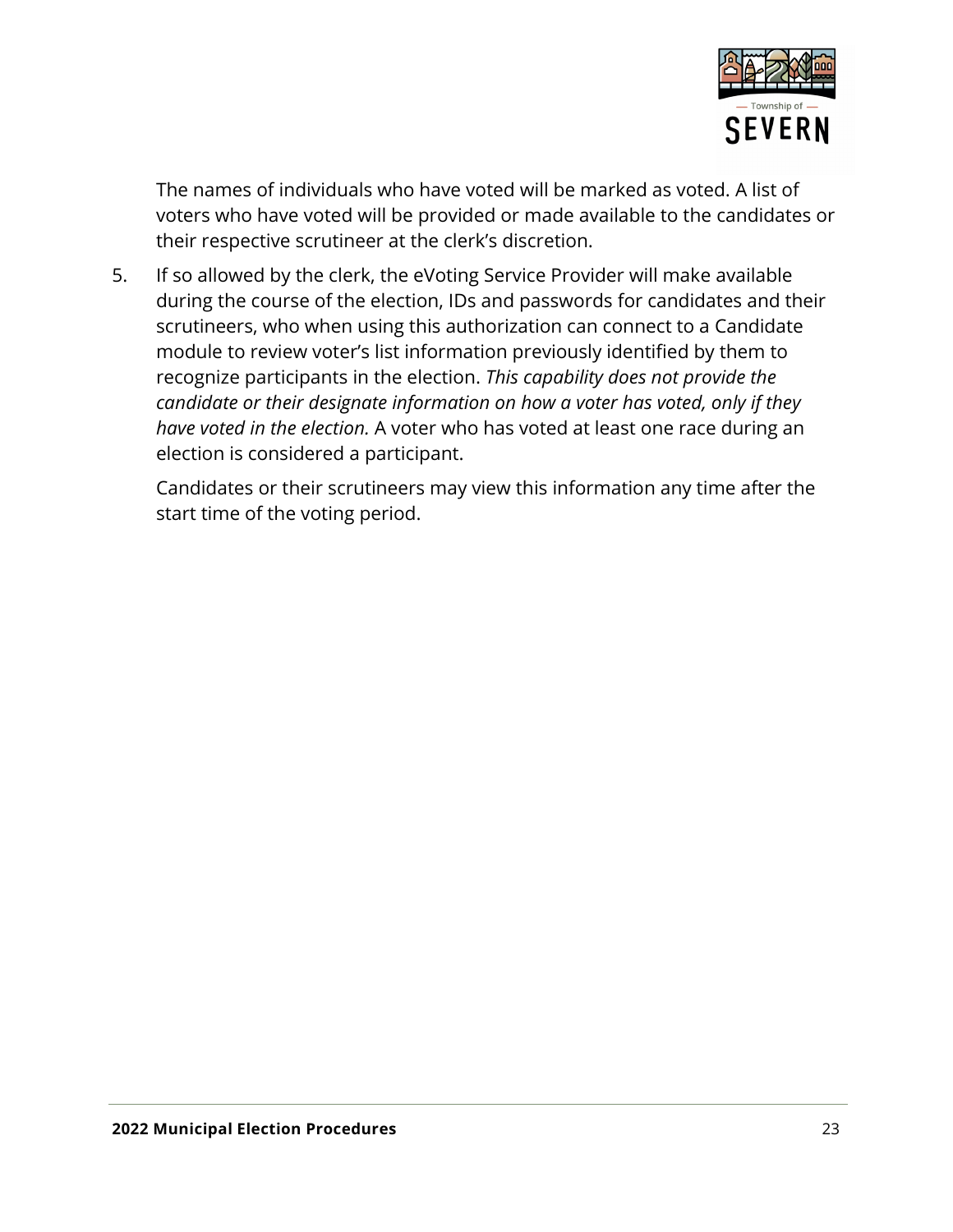

## <span id="page-23-0"></span>**8.Integrity & Testing of the System**

- 1. The integrity of the voting process shall be the responsibility of the clerk of the Township of Severn and shall be preserved by:
	- a. ensuring that every eligible elector on the voters' list is mailed, using "first class mail", or hand-delivered as required, a sealed Voter Information Letter which contains the voter's unique PIN;
	- b. ensuring that no one except the eVoting Service Provider, the clerk of the Township of Severn or designate, maintains a list of Personal Identification Numbers that matches each voter's name and address;
	- c. providing an opportunity for eligible electors who do not appear on the voters' list to be added to the list, or to make amendments to the list, up to and including election day, October 24, 2022, at 8:00 p.m.
	- d. testing of the internet voting system and testing of the vote tabulators as detailed below.
- 2. Internet Voting: The internet voting system shall be tested on several occasions. The test(s) shall include, but not be limited to the following:
	- a. checking the wording of the script;
	- b. checking the Voter Help Centre internet access;
	- c. checking Script and input timing;
	- d. attempting to use a PIN more than once;
	- e. balancing a predetermined number of votes with those cast;
	- f. matching PINs to names and addresses;
	- g. checking the system which is used for activating PINs; and
	- h. deliberately entering the wrong information.
- 3. Testing of Tabulators: Prior to voting day, the Clerk shall test the vote tabulators to ensure that they will accurately count the votes cast for all candidates. When testing the vote tabulators, adequate safeguards shall be taken to ensure that the system or any part of it that is used for processing and tabulating votes is isolated from all other applications or programs and that no remote devices are capable of gaining access to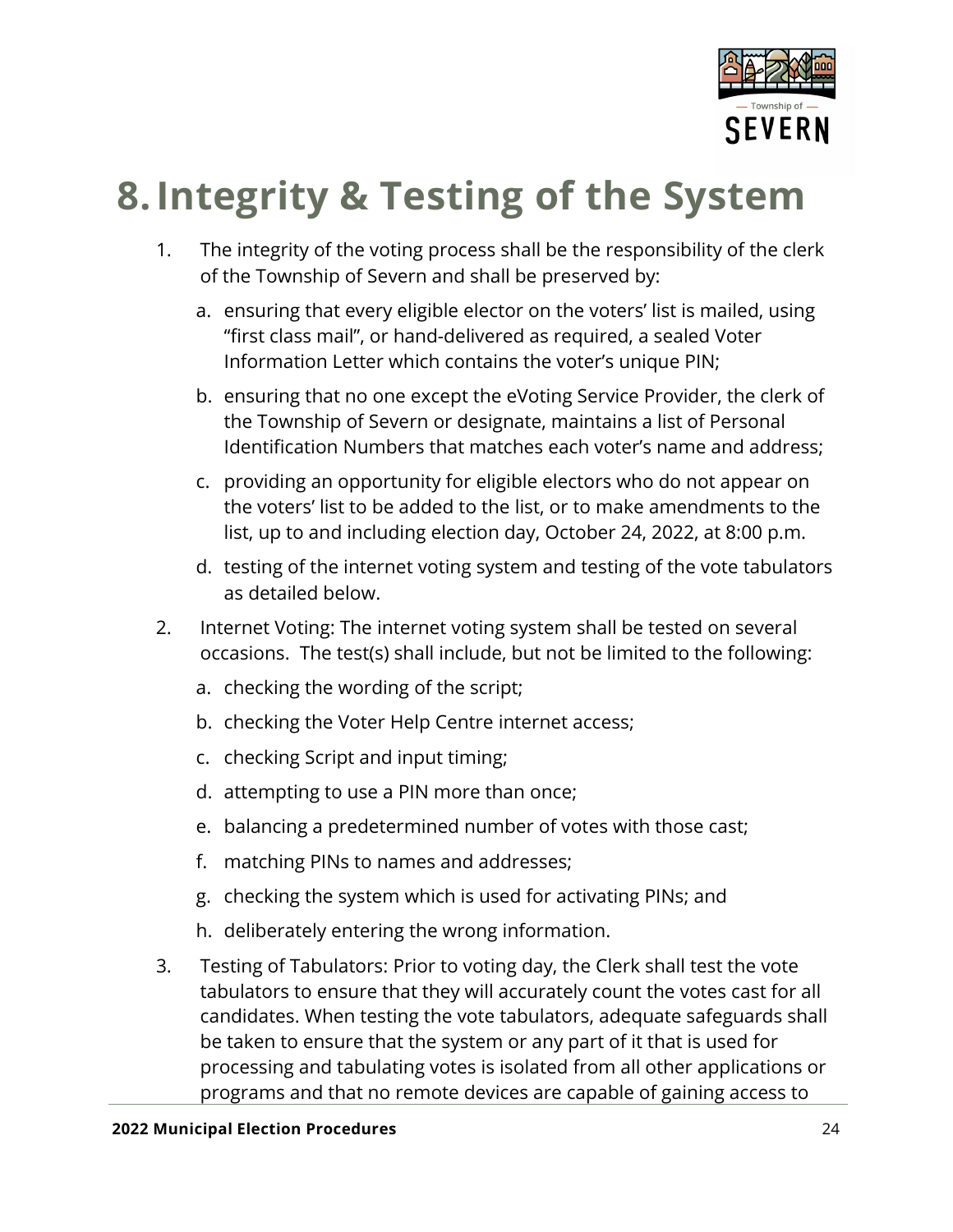

the vote tabulators. Candidates may attend the testing of the vote tabulators. The Clerk shall give adequate notice of the date, time and location of the testing.

The test shall be conducted as follows:

- a. load the "smart cards" into the vote tabulators; (on the front left panel of the tabulator)
- b. for each tabulator:
	- i. tabulate a pre-audited group of ballot that include a predetermined number of valid votes for each council and school board candidate to ensure all ballot types are tested; and
	- ii. compare the output of the tabulation against the pre-audited results.
	- iii. The Clerk shall, at the successful completion of the test, certify the results, zero out and seal the "smart card" to the vote tabulator.
- c. if the Clerk detects any error in the testing, the cause of the error shall be determined and corrected and the testing repeated until an errorless count is made and certified by the Clerk.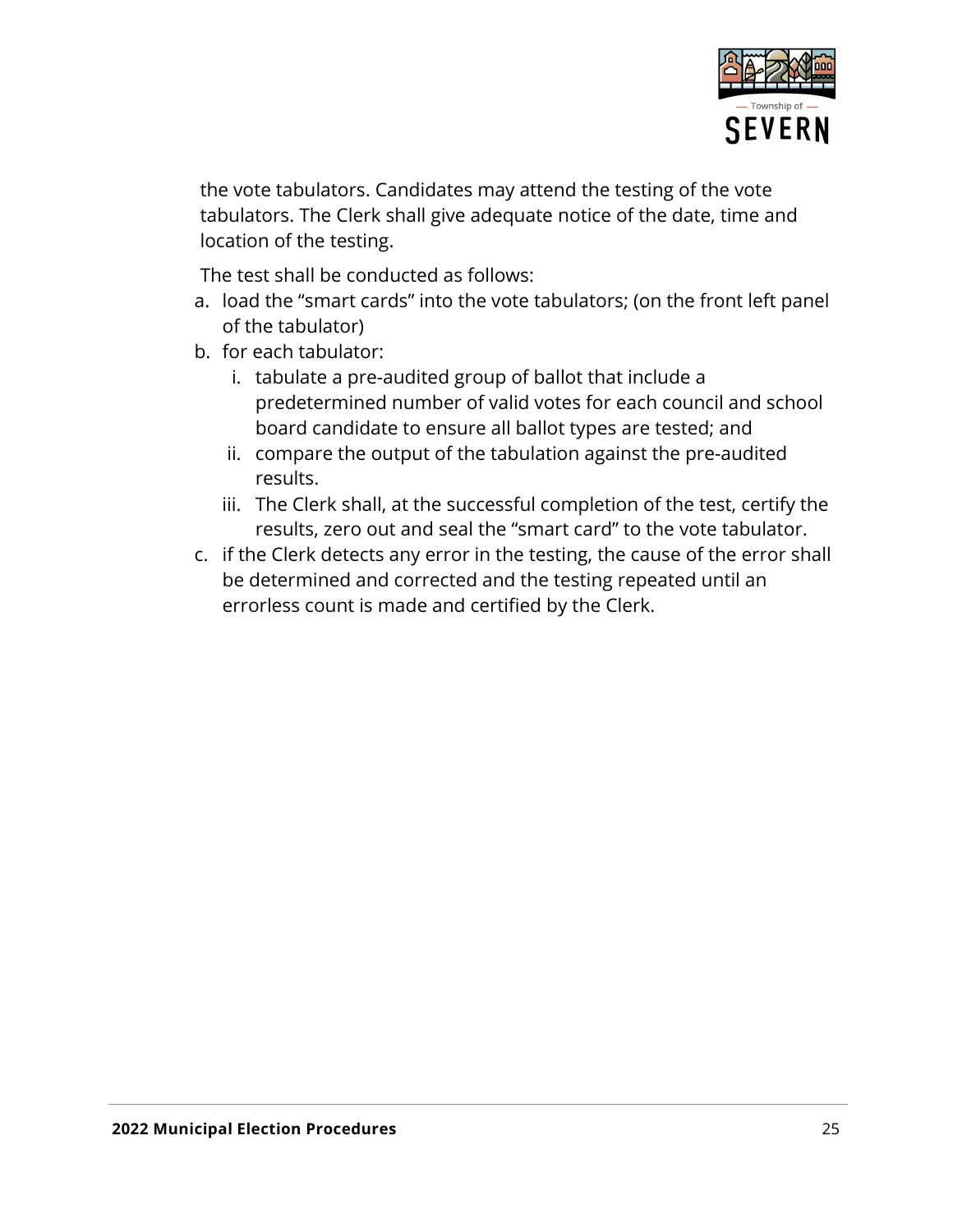

## <span id="page-25-0"></span>**9.Voting**

Internet Voting and In Person voting with Vote Tabulators shall be used as the voting methods/options for the 2022 Municipal & School Board Elections.

### <span id="page-25-1"></span>**In Person Voting with Vote Tabulators**

#### Opening the Voting Centre

- 1. The operator or election official shall, in the presence of the election staff and all scrutineers print a zero tape from the vote tabulator before the opening of the polls, confirming '0' totals.
- 2. If the totals are '0' for all candidates, the operator or election official shall initial and ensure that the '0' printout remains affixed to the vote tabulator until the results are printed by the vote tabulator after the close of voting on October 24, 2022.
- 3. If at the opening of the poll the totals are not '0' for all candidates, the operator or election official shall immediately notify the location supervisor and shall conduct the vote using the auxiliary compartment of the ballot box until the vote tabulator is made operational or the location supervisor provides a back-up tabulator to the voting place.

#### Tabulating Marked Ballots

Procedures for tabulating the marked ballots are as follows:

- 1. After marking the ballot in the voting compartment, the elector shall insert the ballot into the secrecy folder and deliver the secrecy folder containing the ballot to the election official.
- 2. The election official shall, in the presence of the elector and without removing the ballot from the secrecy folder:
	- a. verify that the ballot has been initialled by the DRO or other designated election official, and;
	- b. insert the secrecy folder containing the ballot, with the initials of the DRO or other designated election official, into the feed area of the vote tabulator until the vote tabulator draws the ballot from the secrecy folder in full view of the elector, or;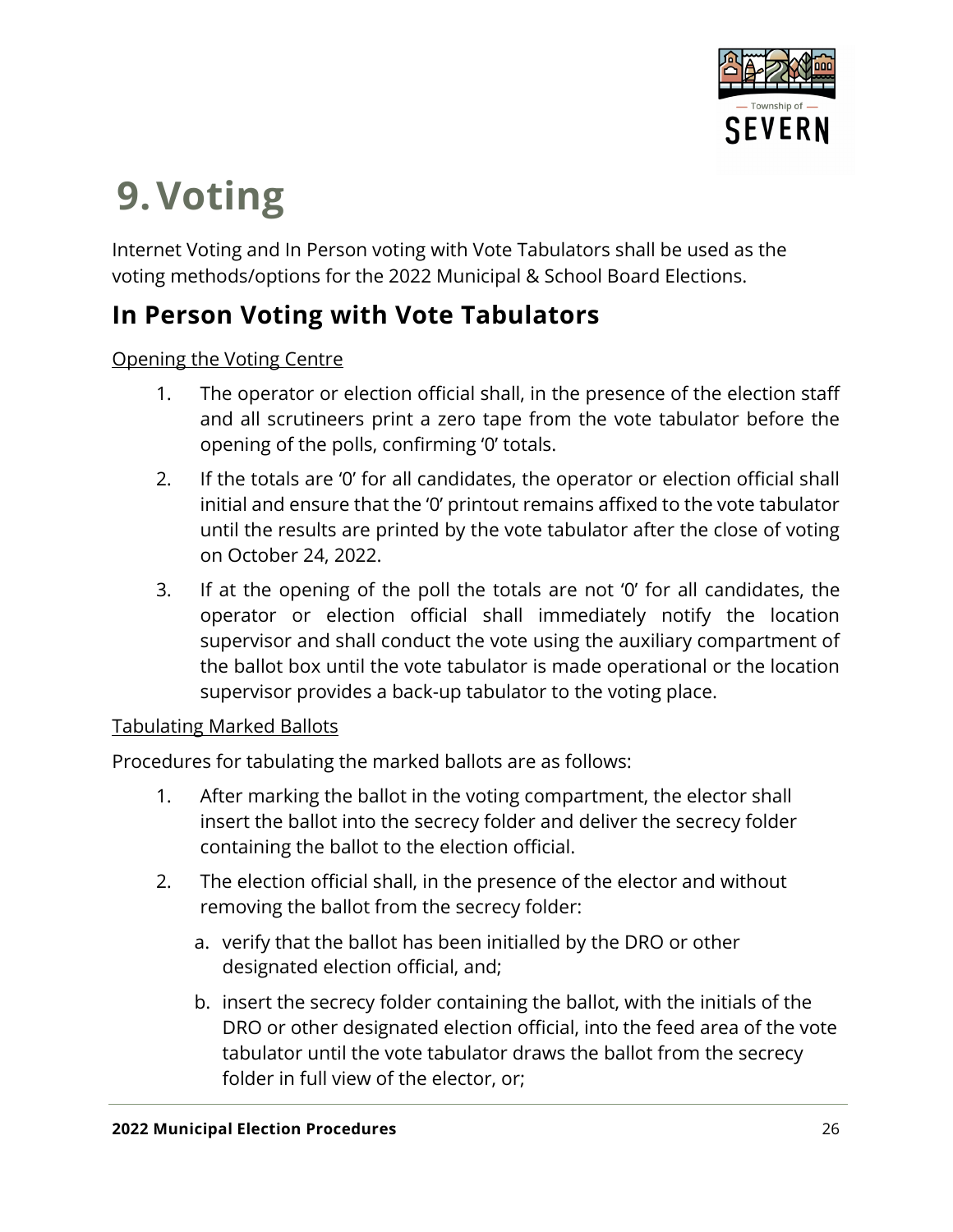

- 3. If the vote tabulator fails to operate, the election official shall:
	- a. insert the ballot into the auxiliary compartment of the ballot box; and
	- b. when the vote tabulator becomes operational, and in the presence of the supervisor, insert the ballot into the feed area of the vote tabulator.
- 4. If a ballot is returned by the vote tabulator and the elector who delivered the ballot is present, the election official shall reinsert the ballot into the feed area of the vote tabulator. If the vote tabulator again returns the ballot, the election official shall advise the voter of this and enquire of the elector if she/he would like to correct the marking of the ballot and whether they require assistance. If no assistance is required, the election official shall advise the voter to return the ballot to the DRO who shall mark the ballot accordingly across the face of the ballot and issue a new ballot to the voter.
- 5. If the elector declines to accept another ballot or indicates this is the way he/she wants to vote, the election official shall, without showing the face of the ballot to any scrutineers present, use the vote tabulator 'accept button' and, insert the ballot into the feed area of the vote tabulator until the vote tabulator draws the ballot from the secrecy folder.
- 6. If a ballot described is returned by the vote tabulator and the elector who delivered the ballot **is not present**, the election official shall, without showing the face of the ballot to any scrutineers present, use the vote tabulator 'accept button' and insert the ballot into the feed area of the vote tabulator until the vote tabulator draws the ballot from the secrecy folder.

#### Closing the Poll during Advance Voting

If a vote tabulator has been used for advance voting, the procedures contained in this section shall be followed by the election official to close the advance voting place:

1. The election official shall, after the close of the advance voting, check the auxiliary compartment of the ballot box for ballots to ensure all ballots have been processed, and shall immediately: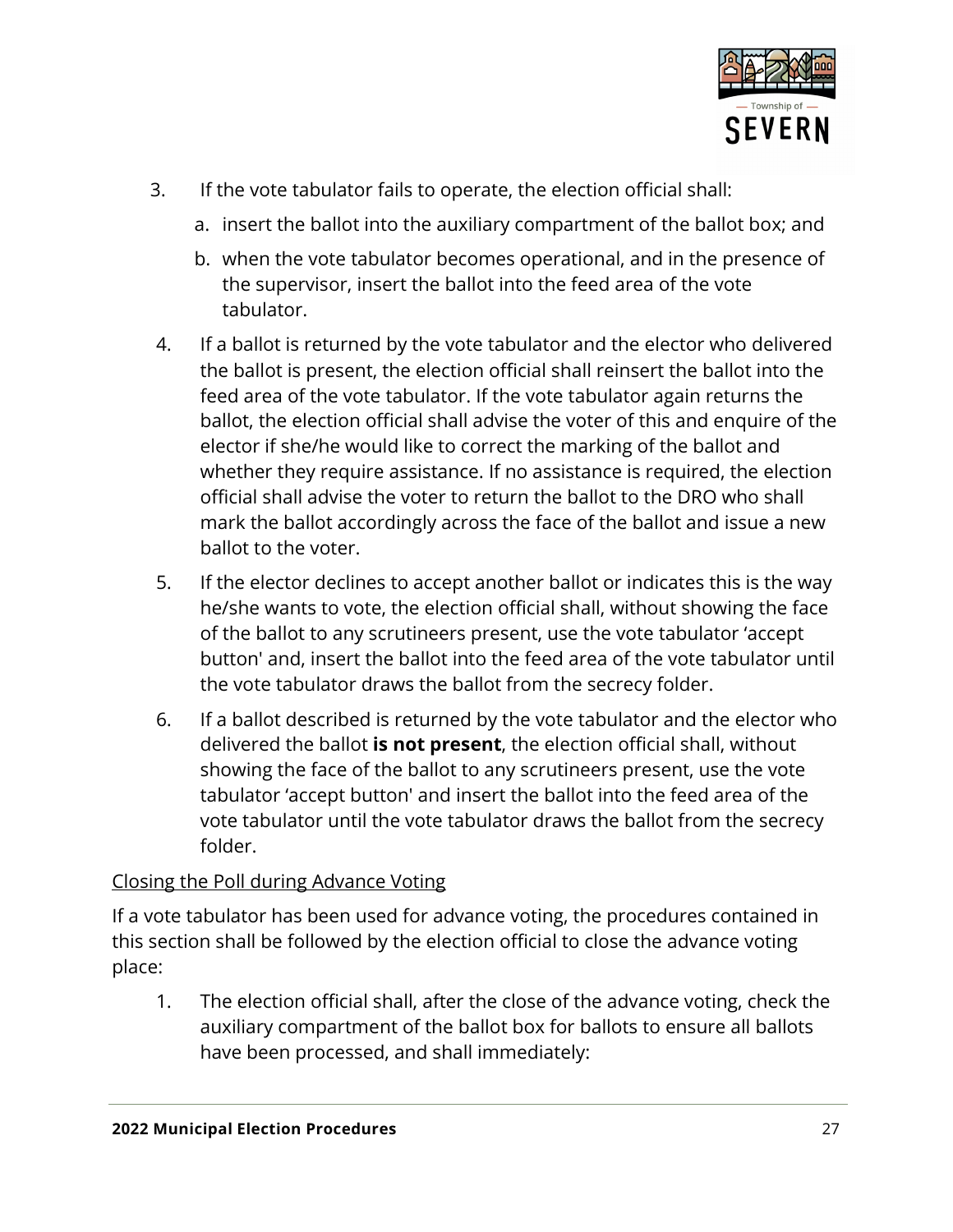

- a. Turn the vote tabulator off and place it in the carrying case provided for return to the designated location.
- b. Seal the ballot box and return it to the designated location.
- c. Deliver the sealed ballot box and the vote tabulator and any other election materials to the designated location.
- 2. The total of the votes on advance voting days shall not be printed nor tallied.
- 3. The vote tabulators used for Advance Voting will be processed under the 'Closing the Poll on Election Day' section after 8:00 p.m. on voting day.

#### Closing the Poll on Election Day

- 1. When a vote tabulator has been used to tabulate the votes cast in a voting location, the election official shall, after the close of voting on October 24, 2022, check the auxiliary compartment of the ballot box for ballots to ensure that all ballots are tabulated and immediately:
	- a. Open the access slot and insert the M100 key.
	- b. Turn the key to open/close polls
	- c. Press the polls close button below the LCD screen
	- d. Obtain a printed record of the votes for each candidate
	- e. Remove the printed record from the vote tabulator
	- f. Sign the certificate portion of the printed record along with the supervisor and any scrutineers who are present and wish to sign
	- g. Seal the ballots in the ballot box.
	- h. Turn the vote tabulator off and place it in the carrying case provided for return to the designated location.
	- i. Call the clerk of the Township of Severn or designate and report the results from the printed record.
	- j. Deliver the printed record/election results, sealed ballot box and the vote tabulator to the designated Headquarter location.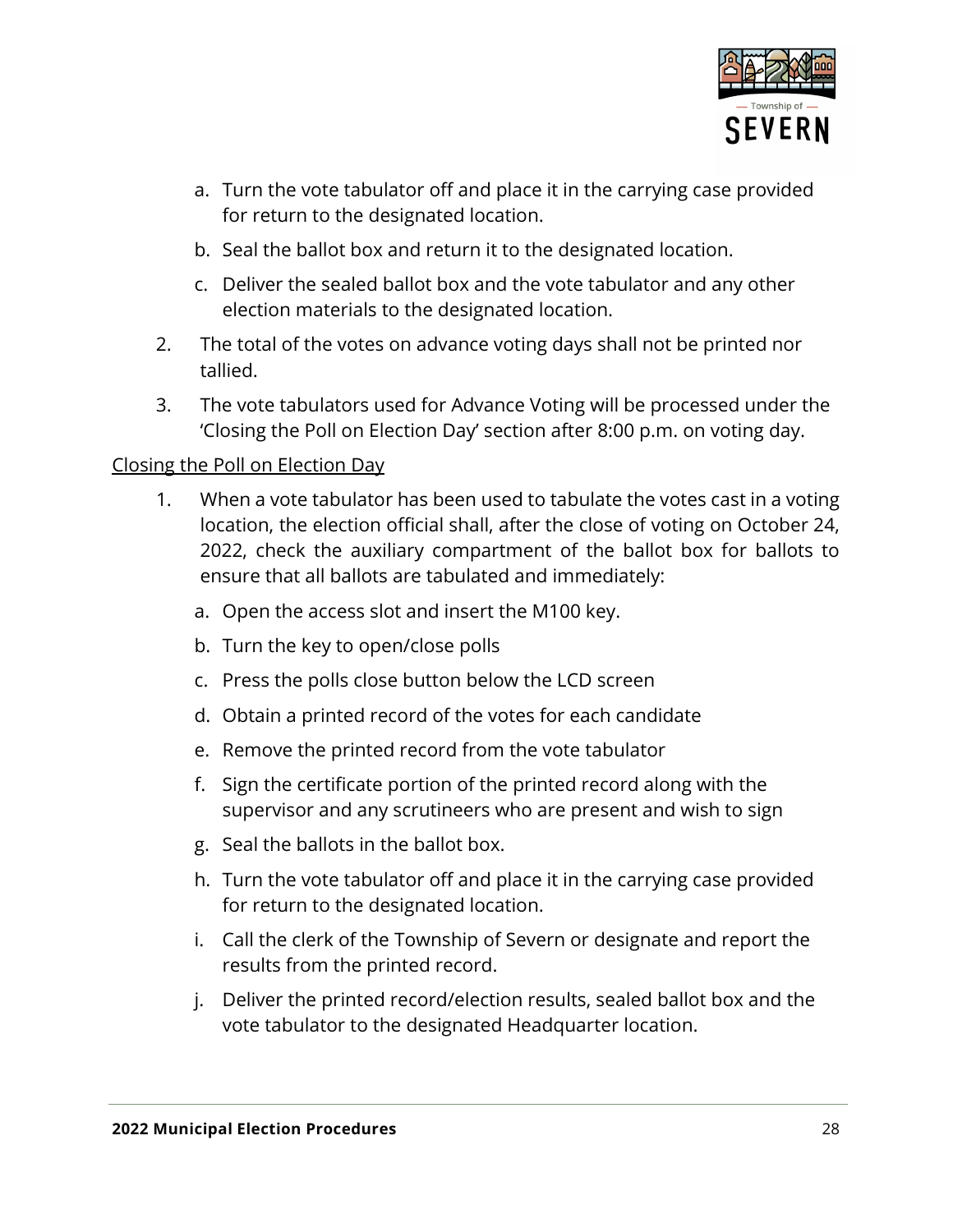

2. The Clerk shall, at the completion of the count, retain the programs, memory packs, test materials and ballots in the same manner as is provided for in the Act for the keeping of ballots.

#### Tabulator Failure

- 1. In the event that a tabulator becomes unable to process ballots, the Election Official will open the Auxiliary compartment of the ballot box and ballots will be fed into the compartment until the tabulator is repaired or replaced. An Information Technology representative will attend at the location to provide a functioning tabulator.
- 2. If the original tabulator cannot be made operational, the Information Technology representative will:
	- a. Remove the '0' tape from the original tabulator
	- b. Take the original tabulator off of the ballot box
	- c. Put the new machine on the stand and plug in
	- d. Cut the security tag and remove the smart card from the original machine
	- e. Place the smart card in the new machine and complete the information on the replacement form
	- f. Place the security tag on the machine to secure the smart card
	- g. Turn the machine to 'Vote'
	- h. The machine tape will advance
	- i. Tape the '0' tape from the original M100 to the tape of the new M100 and sign across the paper tape and tape. Any election official can sign: operator, DRO, scrutineer.
	- j. The operator will begin feeding the ballots through the replacement tabulator.
- 3. Once the tabulator is operational, ballots will be fed through the tabulator once again. Ballots in the Auxiliary compartment will remain there until the close of the polls. At such time the ballots will be removed from the Auxiliary compartment and fed through the tabulator in the presence of the

**2022 Municipal Election Procedures** 29 Supervisor and any other person entitled to remain in the Voting Location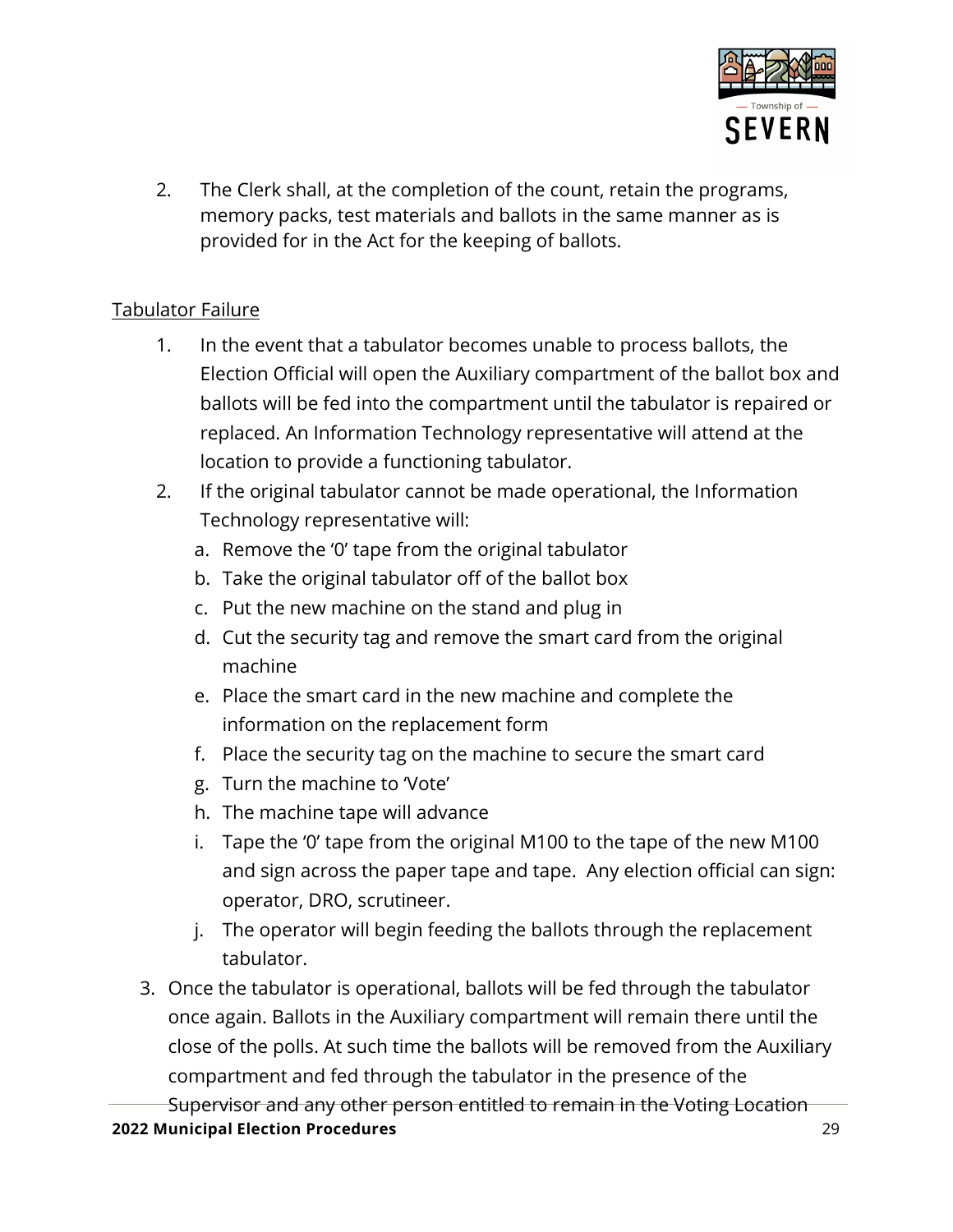

after the polls are closed, so that the ballots are tabulated. Once all ballots from the Auxiliary compartment are processed, the operator will commence the procedures for Closing the Poll.

### <span id="page-29-0"></span>**Internet Voting**

- 1. Internet Voting:
	- a. Eligible voters shall be required to access a designated internet address and cast their vote.
	- b. Every eligible elector shall be limited to only one vote through the use of a PIN distributed by first class mail, or hand-delivered as required, in a sealed and personalized Voter Information Letter.
	- c. The eVoting Service Provider, will allow the eligible voter to vote using the internet.
	- d. Following the voter's selection, the voting system response shall identify the voter's choice and provide the voter with the option of changing or confirming their vote.
	- e. The voting system shall enable the voter to decline from voting for an office(s) if they wish to do so.
	- f. Once the PIN has been used to complete all assigned races associated with the election it cannot be used again, and further access shall not be granted to the Internet Voting service to vote again.
- 2. Internet Voting will commence on October 13, 2022.
- 3. Prior to the eVote activation, the auditor or other authorized election official will generate the confirmation report that contains all candidate names running for an office (through the eVoting system by secure ID and password). The report displays in real time the sum total of votes cast for each candidate running for an office. The timing of this report activity ensures that all totals for all candidates, confirms zero (0) votes before the electronic election begins.

The eVote will be activated unless any of the counts associated with the candidate names do not indicate a zero total, and unless directed otherwise by an election official.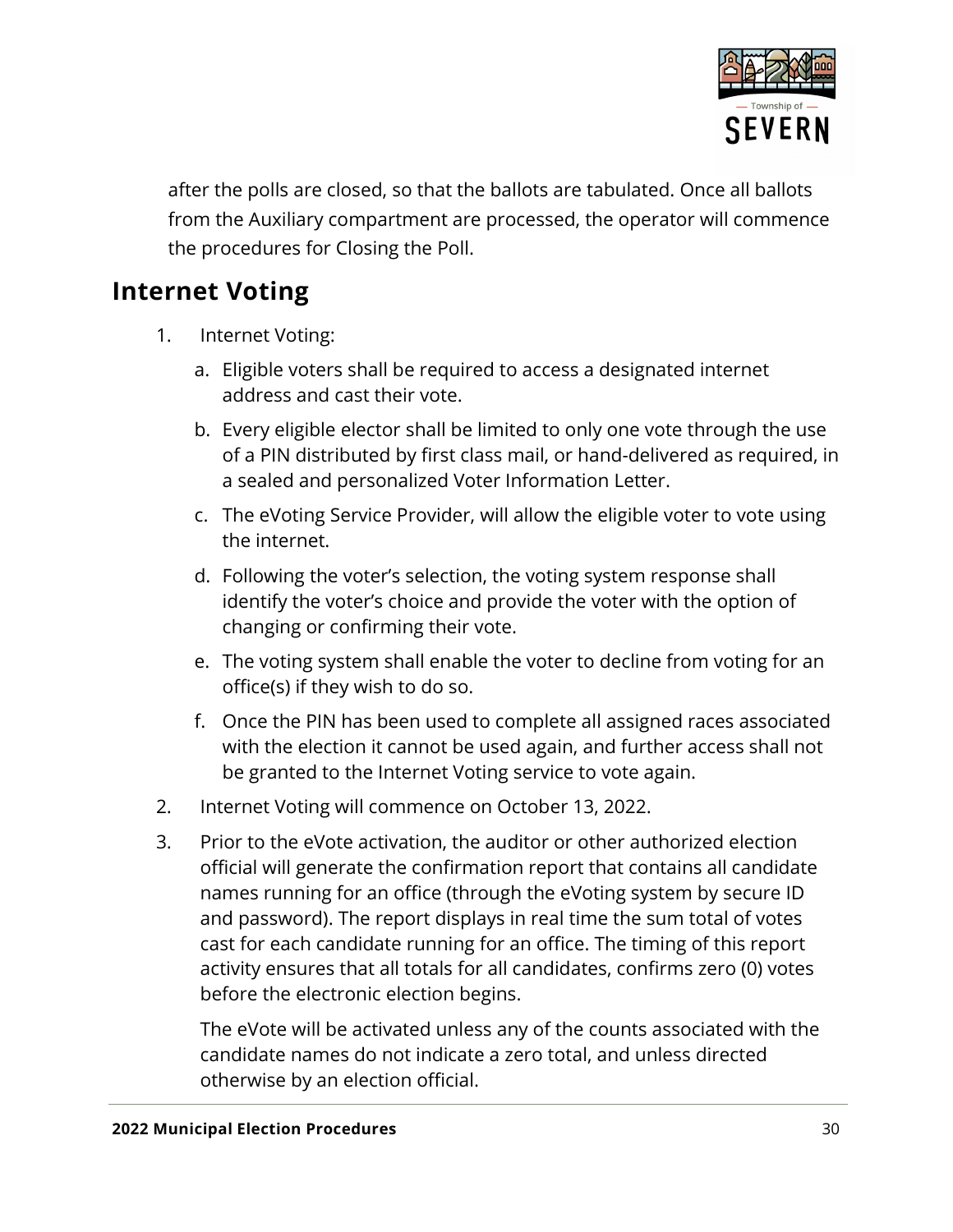

4. Candidates or their scrutineer may be present to verify and ensure that all totals of votes cast are at zero (0) and shall be permitted to sign a document that attests to this fact.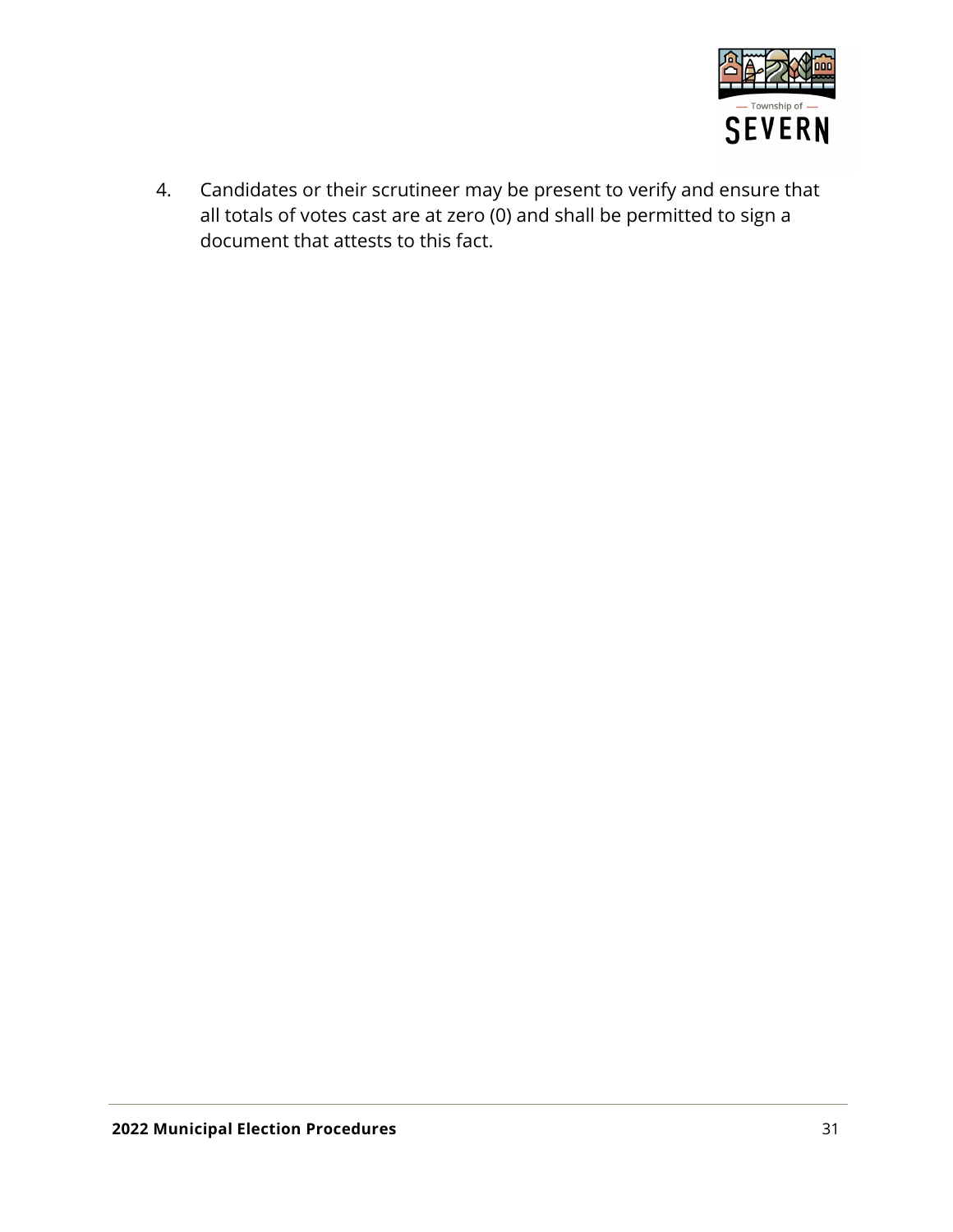

### <span id="page-31-0"></span>**10. Corrupt Election Practices – Provincial Offence & Prosecution**

- 1. Sections 89 and 90 of the Municipal Elections Act provides for penalties and enforcement of corrupt practices and other offences during an election process.
- 2. Although The Township of Severn will be using an alternative voting method, the principles and the integrity of the election process will remain and is enforceable.
- 3. Section 89 of the Municipal Elections Act continues by stating:

A person is guilty of an offence if he or she:

- a. votes without being entitled to do so;
- b. votes more times than this Act allows;
- c. votes in a voting place in which he or she is not entitled to vote;
- d. induces or procures a person to vote when that person is not entitled to do so;
- e. having appointed a voting proxy that remains in force, votes otherwise than by the proxy;
- f. having been appointed a voting proxy, votes under the authority of the proxy when the elector has cancelled the proxy, is no longer entitled to vote or has died;
- g. before or during an election, publishes a false statement of a candidates withdrawal;
- h. furnishes false or misleading information to a person whom this Act authorizes to obtain information;
- i. without authority, supplies a ballot to anyone;
- j. delivers to the deputy returning officer to be placed in a ballot box a paper other than the ballot the deputy returning officer gave him or her;
- k. takes a ballot away from the voting place;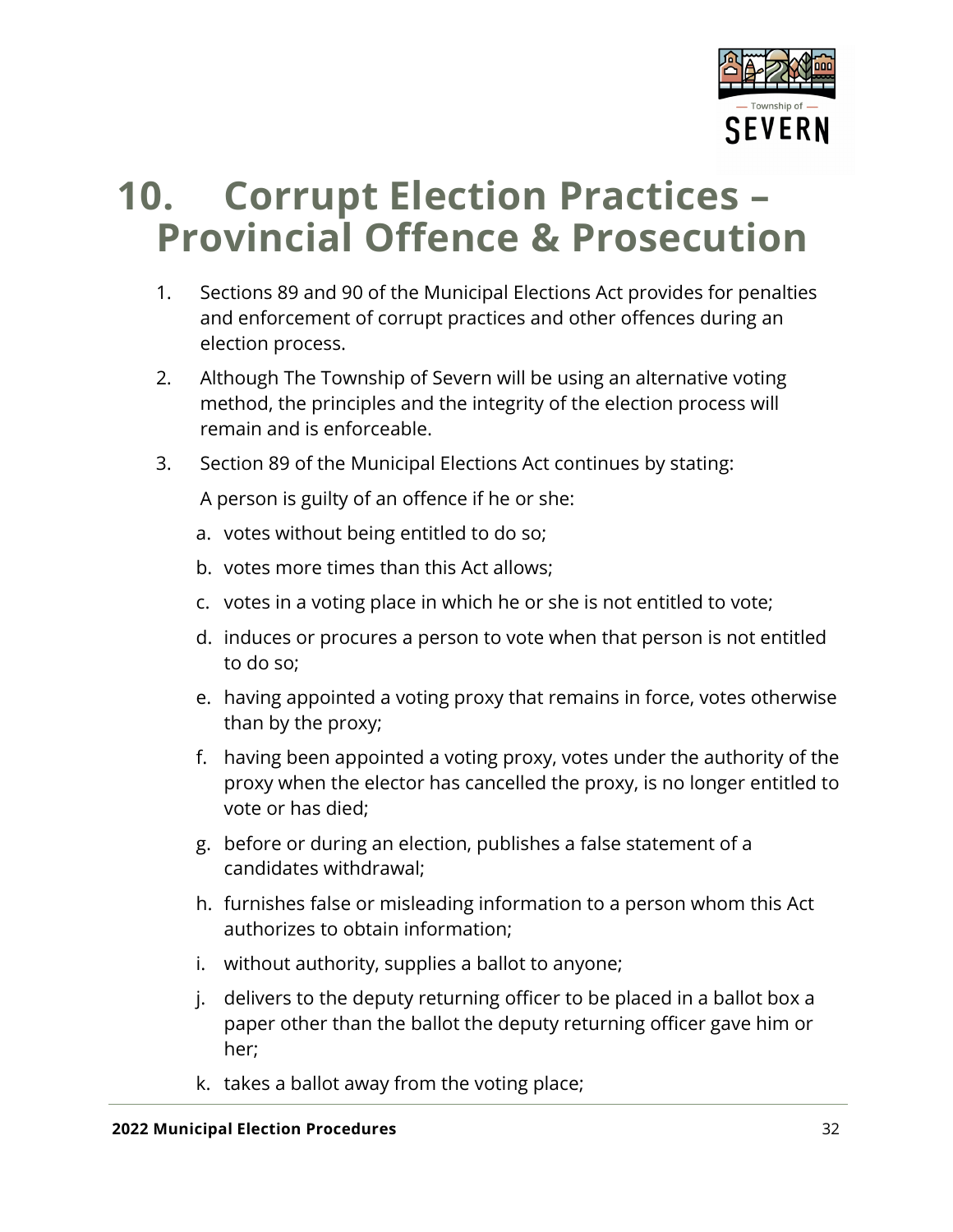

- l. at an election, takes, opens or otherwise deals with a ballot, a ballot box, or a book or package of ballots without having authority to do so;
- m. attempts to do something described in clauses (a) to (l). 1996, c. 32, Sched., s. 89."

Penalties for offences under the Act are described in Section 94.1 of the Act and include amounts of fines (not more than \$25,000) and terms of imprisonment (maximum six (6) months).

- 4. No person(s) shall solicit a Voter Information Letter from an eligible elector. All valid complaints or knowledge of solicitation shall be reported immediately to the Ontario Provincial Police for investigation of corrupt practices.
- 5. In addition, under the provisions of Section 90 of the Municipal Elections Act, if a person is convicted of an offence and the offence was committed knowingly, the offence also constitutes a corrupt practice and the person is liable, in addition to any other penalty, for a term or imprisonment not more than six (6) months.
- 6. Although many provisions of the Municipal Elections Act also deal with voting places, ballots and ballot boxes, etc. the same must be used interchangeably with the "alternative form" of voting since the principle of the Act must be maintained and is therefore enforceable and subject to penalties.
- 7. As such, the Municipal Clerk of The Township of Severn in this alternative form of voting, has agreed to the following rules and regulations:
	- a. THAT all complaints about actions which may contravene the provisions of the Municipal Elections Act, either verbally or written, will be investigated by the clerk;
	- b. THAT all such valid complaints, once investigated to the extent and knowledge of the clerk, will be submitted to the local detachment of the Ontario Provincial Police;
	- c. THE Detachment Commander of the Ontario Provincial Police has been advised that all such complaints will be turned over to his or her office for further investigation;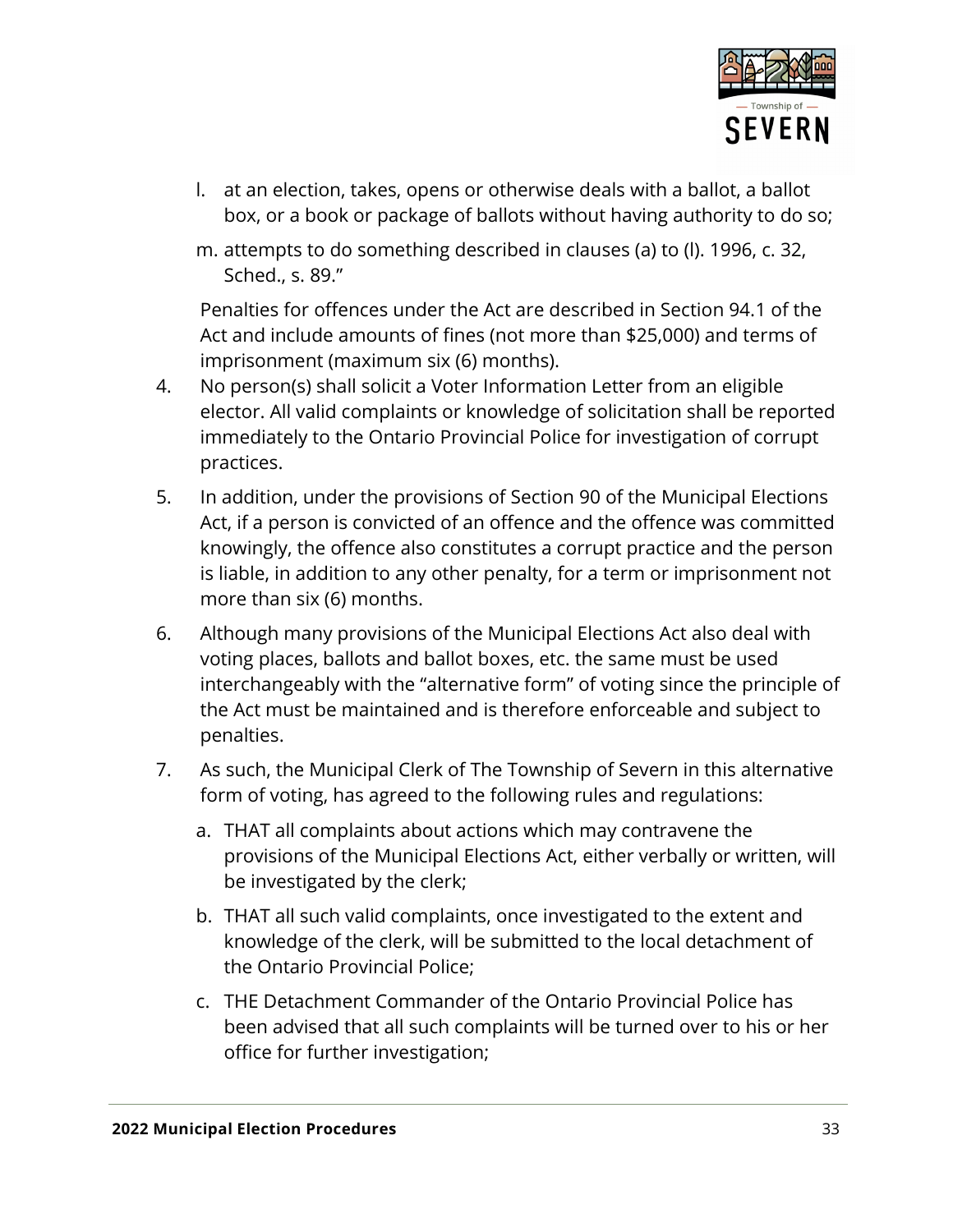

- d. THE Detachment Commander of the Ontario Provincial Police, once the investigation is completed will communicate with the Crown Attorney's Office to determine if an individual(s) will be prosecuted.
- e. THE clerk or any election official will not attempt to intervene in the prosecution and may be called to give evidence during prosecution.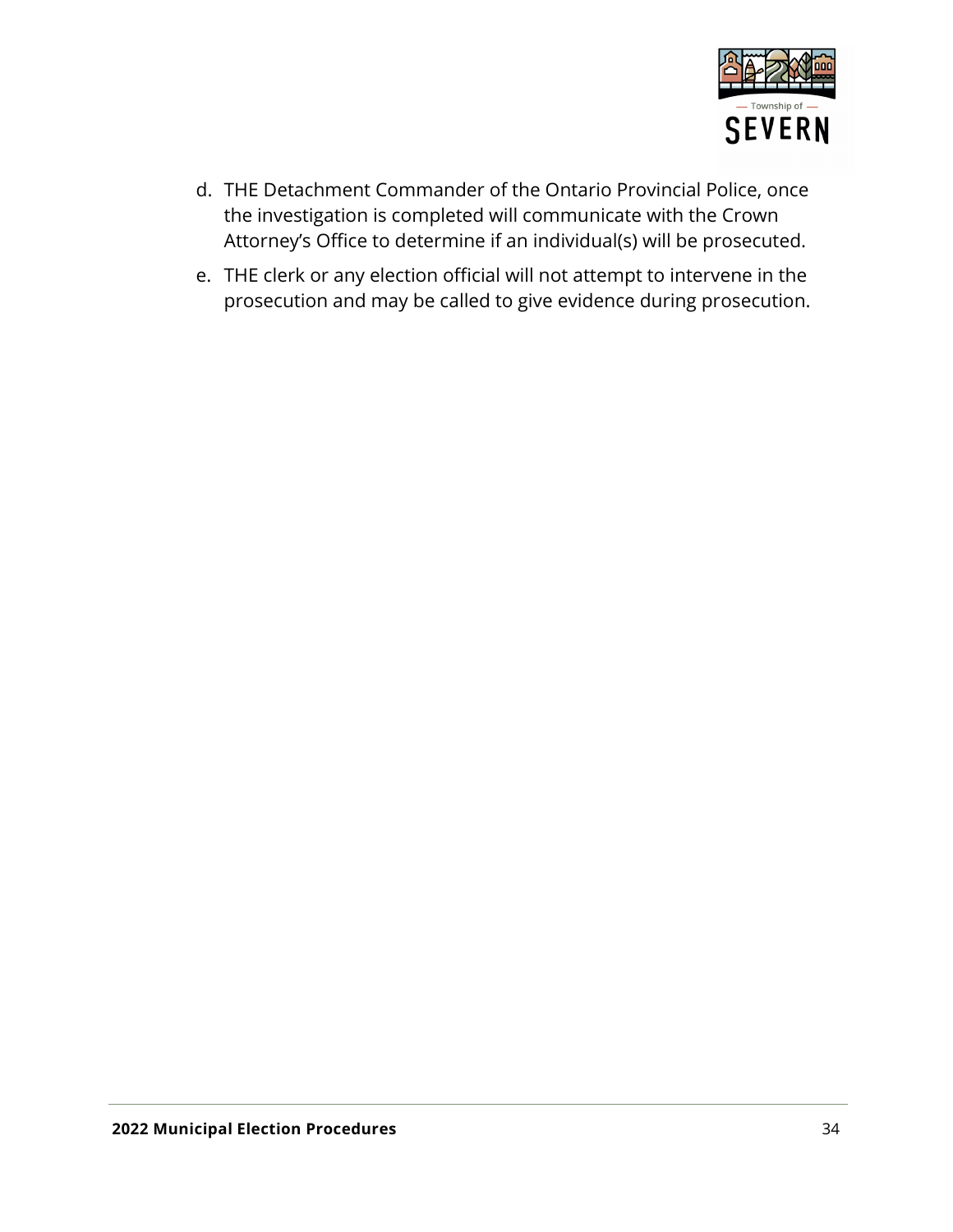

### <span id="page-34-0"></span>**11. Mail Tampering – Criminal Offence and Prosecution**

- 1. The Criminal Code of Canada states that tampering with the mail of an individual is a criminal offence and a person(s) found guilty is liable to a term of imprisonment not exceeding ten (10) years.
- 2. Since the Township of Severn will be using an alternative voting method, the delivery of the instructions as to how electors can access the voting system in order to exercise their right to vote will be completed through the mail, mail tampering is a criminal offence under the Criminal Code of Canada.
- 3. As such and in order to ensure the integrity and confidence of the voting process for all electors and the candidates, the Municipal Clerk of The Township of Severn in this alternative form of voting has agreed to the following rules and regulations:
	- a. THAT all complaints about actions which may contravene the provisions of the Criminal Code of Canada with respect to mail tampering, either verbally or written, will be investigated by the clerk;
	- b. THAT all such valid complaints, once investigated to the extent and knowledge of the clerk, will be submitted to the local detachment of the Ontario Provincial Police;
	- c. THE Detachment Commander of the Ontario Provincial Police has been advised that all such complaints will be turned over to his or her office for further investigation;
	- d. THE Detachment Commander of the Ontario Provincial Police, once the investigation is completed, will communicate with the Crown Attorney's Office to determine if an individual(s) will be prosecuted.
	- e. THE clerk or any election official will not attempt to intervene in the prosecution and may be called to give evidence during prosecution.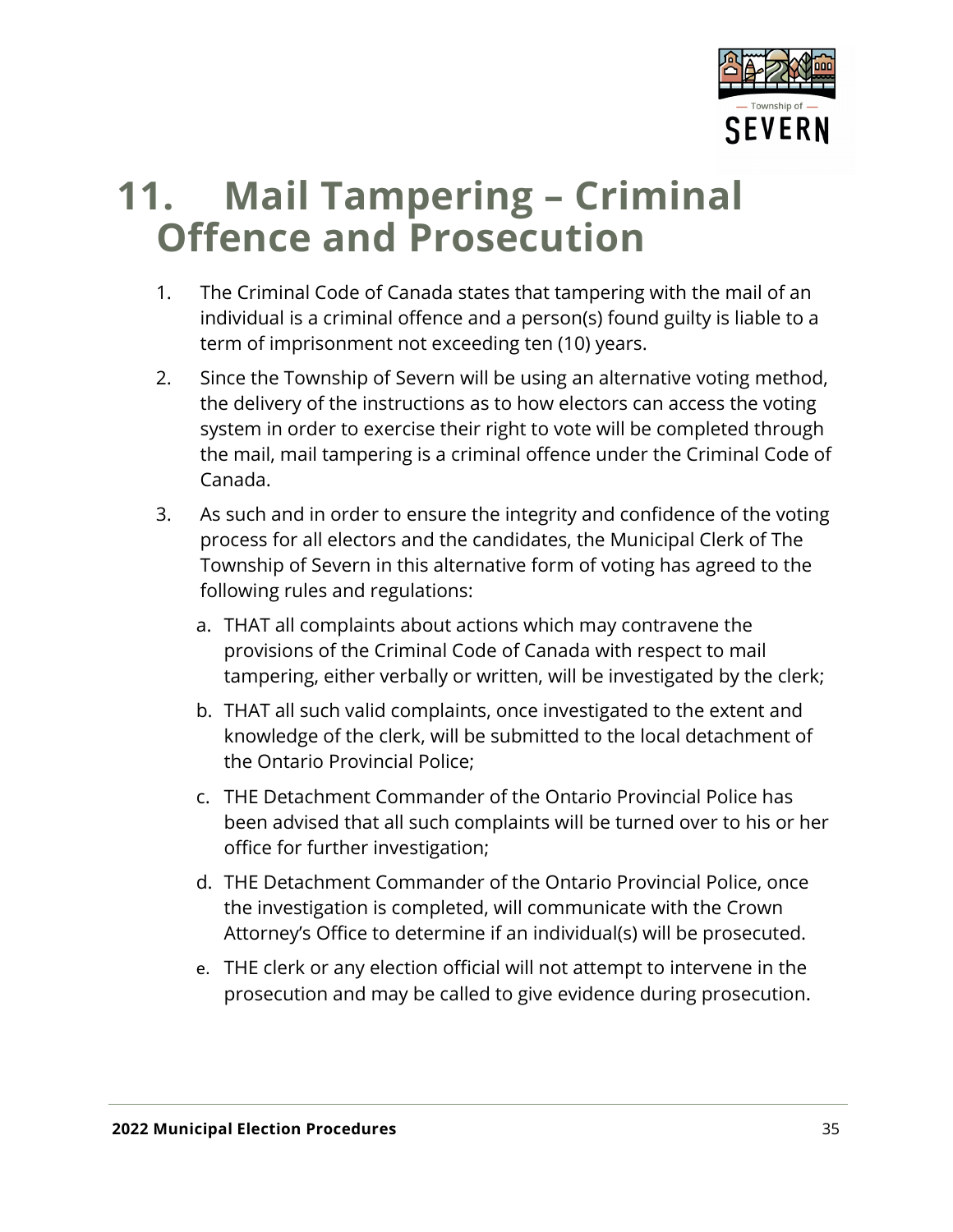

## <span id="page-35-0"></span>**12. Results**

- 1. The Township of Severn shall keep its internet voting open until 8:00 p.m. on October 24, 2022 and its Voting Centres open until the clerk confirms that all eligible voters in the Voting Centres at 8:00 p.m. on October 24, 2022 have completed voting.
- 2. The clerk of the Township of Severn, at 8:00 p.m. on October 24, 2022, providing that all eligible electors have voted, shall request the close and deactivation of the Internet Voting service and shall also request the tabulation of the results for each candidate.
- 3. The election officials shall close the vote tabulators per the procedures set out in Section 9.
- 4. Unofficial Results: The Clerk shall report the "unofficial" results of each candidate by ward once the online voting results are received from the eVoting Service Provider as well as the tabulated results from the Voting Centres. The "unofficial" results shall be reported as soon as practicable after 8:00 p.m. on October 24, 2022 at Election Headquarters located at the Administration Office located at 1024 Hurlwood Lane, Severn, Ontario.
- 5. Official Results: Pursuant to Subsection 55(4) and subject to the provisions of Section 56 of the Municipal Elections Act, 1996, the Clerk shall report the "Official" results on October 25, 2022 by 4:30 p.m. and post the "Official" results on the Municipality's website. The Clerk shall:
	- i. declare the candidate or candidates, as the case may be, who received the highest number of votes to be elected.
	- ii. declare the result of any vote on a by-law or question.
	- iii. declare the result of each candidate by ward.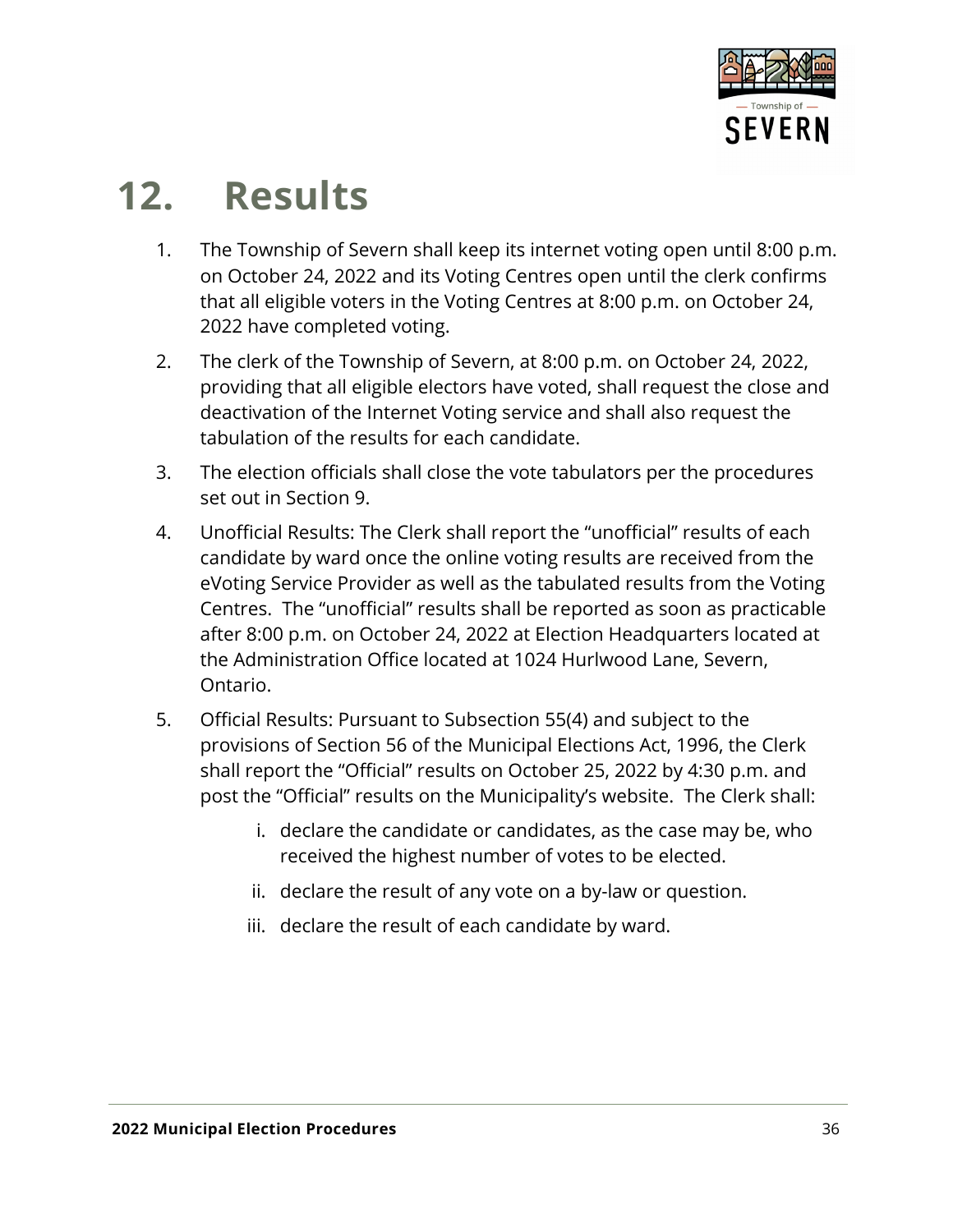

## <span id="page-36-0"></span>**13. Tie Vote – Recount Procedures**

- 1. In the case of a tie vote, as provided under Section 56 of the Municipal Elections Act, the clerk of The Township of Severn shall request from the eVoting Service Provider a re-tabulation of the votes cast, and the paper ballots shall be re-tabulated.
- 2. Pursuant to Subsection 56(2) of the Municipal Elections Act, the recount shall be held within fifteen (15) days after the clerk's declaration of the results of the election and shall occur at the call of the Clerk.
- 3. Pursuant to Subsection 61(1) of the Municipal Elections Act, the following persons will be authorized to attend the recount:
	- i. the clerk and any other election official appointed by the clerk for the recount procedure including the Municipal lawyer;
	- ii. every certified candidate for the office;
	- iii. the lawyer for each of the candidate(s); and
	- iv. only one (1) scrutineer for each of the candidate(s).
- 4. Recount Process:
	- a. Online Voting: Within 15 days after the declaration of the election results, the clerk shall request the eVoting Service Provider to retabulate the results for the office(s) that are subject to the recount procedure. The eVoting Service Provider shall send the results of the recount by facsimile transmission and/or by electronic mail (E-mail) and these results will be compared to the results tabulated by the Auditor assigned to the election.
	- b. Paper Ballots: Within 15 days after the declaration of the election results, the clerk shall re-tabulate the ballots for the office(s) that are subject to the recount procedure. The Tabulator Provider shall provide an additional "smart card' programmed to recount the office(s) that are subject to the recount. The tabulator shall be tested in accordance with Section 8. Once testing is completed, and the tabulator reset to "0", the applicable ballots shall be re-tabulated These results will be compared to the results previously received.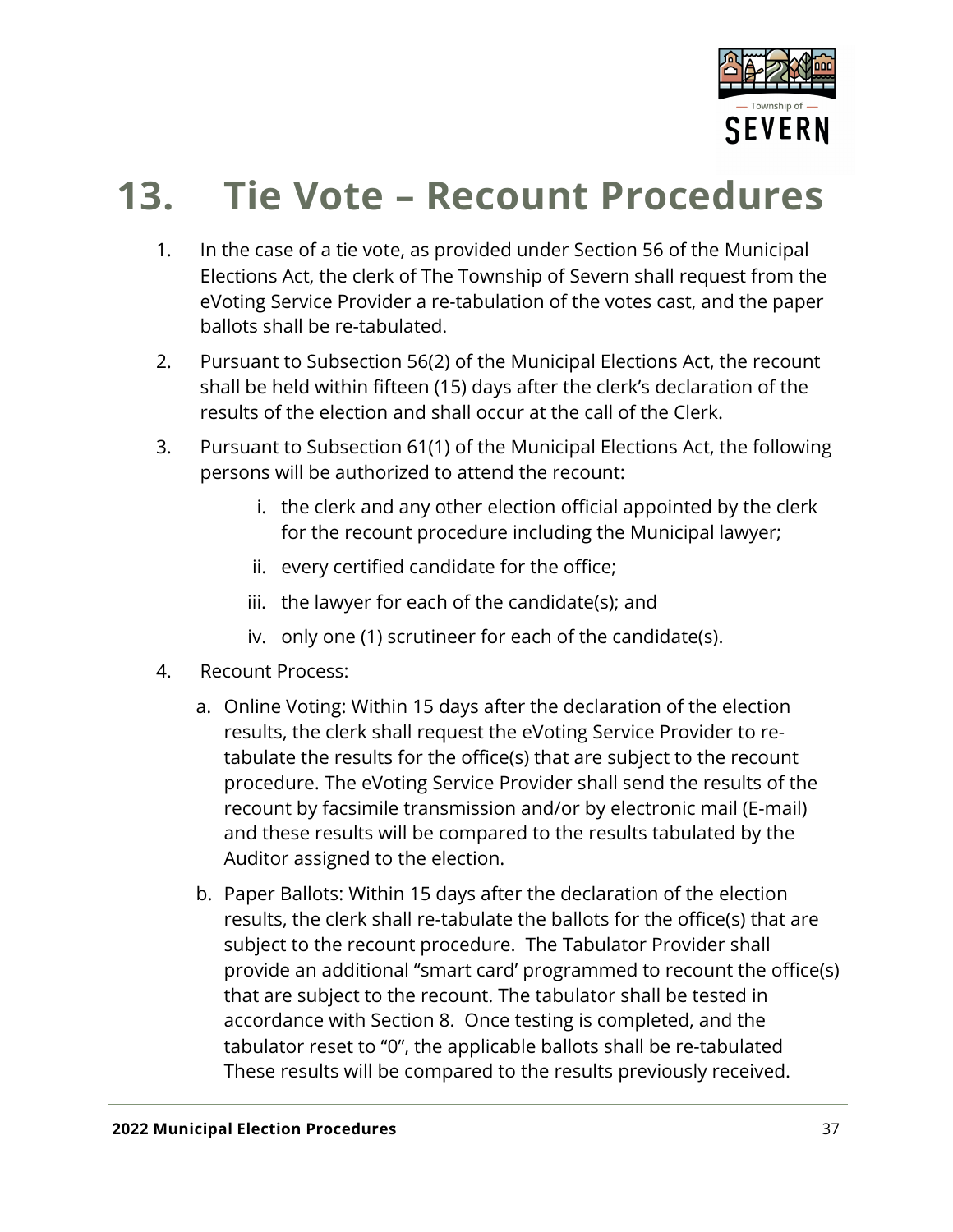

5. The clerk shall announce the results of the recount and in the event of a tied vote, Subsection 62(3) of the Municipal Elections Act shall apply, being as follows:

*"If the recount indicates that two or more candidates who cannot both or all be declared elected to an office have received the same number of votes, the clerk shall choose the successful candidate or candidates by lot".*

- 6. In the event that a tied vote occurs after the statutory recount, the following procedure shall be used and applied:
	- a. The clerk shall determine the texture and quality of the paper used for this process and each candidate or the candidates' lawyer and/or scrutineer will have an opportunity to examine the paper to be used to inscribe the names of the candidates;
	- b. The clerk shall inscribe the name of each candidate on a similar size paper and the candidates, the candidates' lawyer and/or scrutineer, without touching the paper, examine the same. In addition, all persons present will have an opportunity to examine the box which will be used for conducting the lot;
	- c. Upon acceptance by the candidates, the candidates' lawyer and/or scrutineer, that the processes outlined in paragraphs a) and b) have been adhered to, the clerk shall fold the papers bearing each candidate's name twice in two (2) equal parts and shall deposit these papers, in full view of all persons present and authorized to attend, in an open-end box that will be acceptable to all persons present. In the event of a conflict or difference of opinion as to the selection of the box, the clerk shall determine the box to be used for this process.
- 7. Upon completion of this process, the clerk shall hold the box and, without looking into the box, ensure that the contents have been displaced sufficiently, and request the Municipal lawyer to draw only one (1) or the required number for the purpose of determining the successful candidate(s).
- 8. The Municipal lawyer shall hand directly to the clerk the selected and required number of papers and the clerk shall read aloud the name of the candidate or candidates and proceed to declare this or these individuals elected.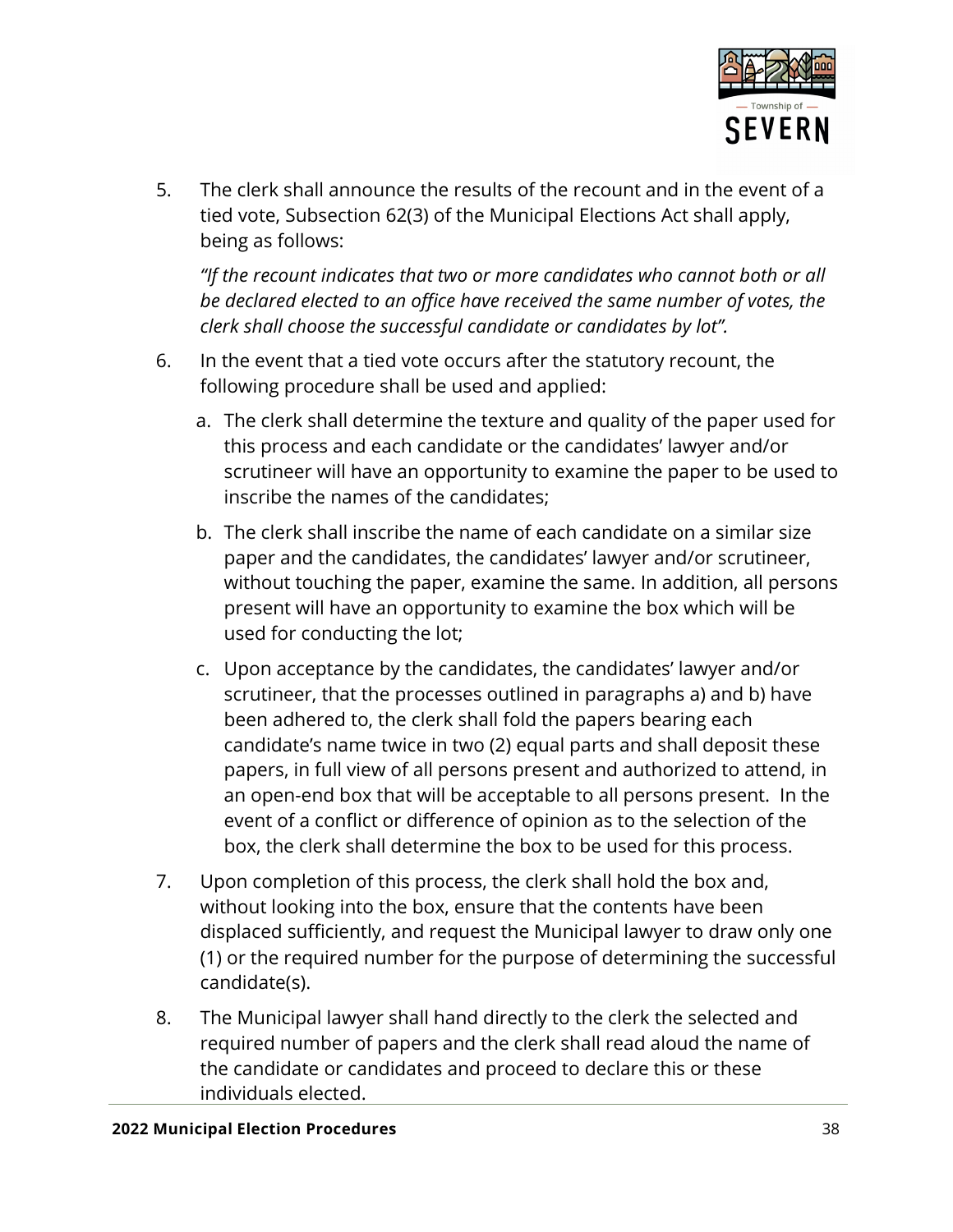

9. Once completed, the Municipal lawyer shall remove the remaining contents from the box and provide an opportunity for all persons present to examine these slips of papers including the box.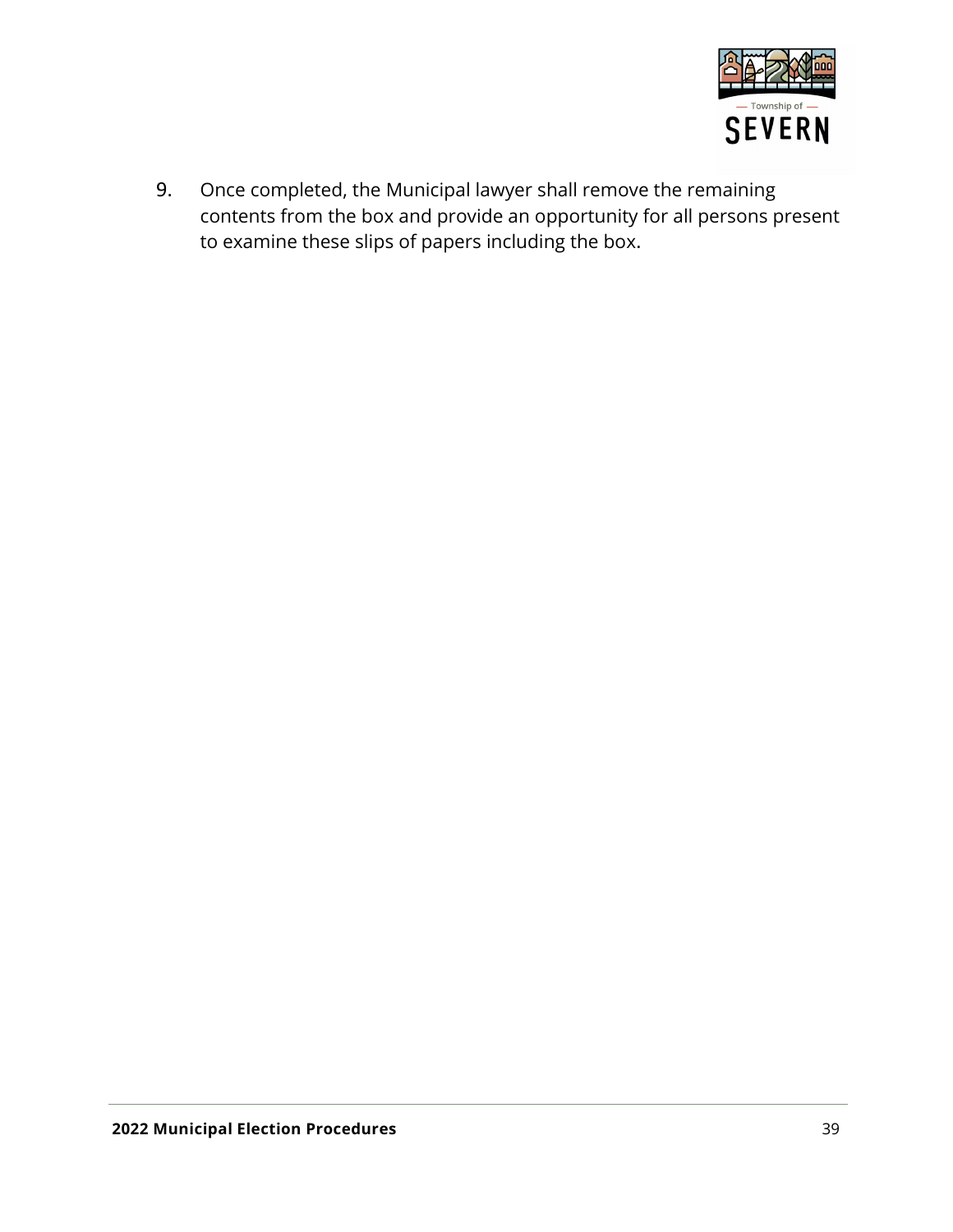

### <span id="page-39-0"></span>**14. After Voting Day**

- 1. At no time after voting day shall any information regarding the voter, PINs and ballots come together to allow anyone to know how an elector has voted.
- 2. All election materials shall be destroyed in accordance with the principles of Section 88 of the Municipal Election Act, 1996.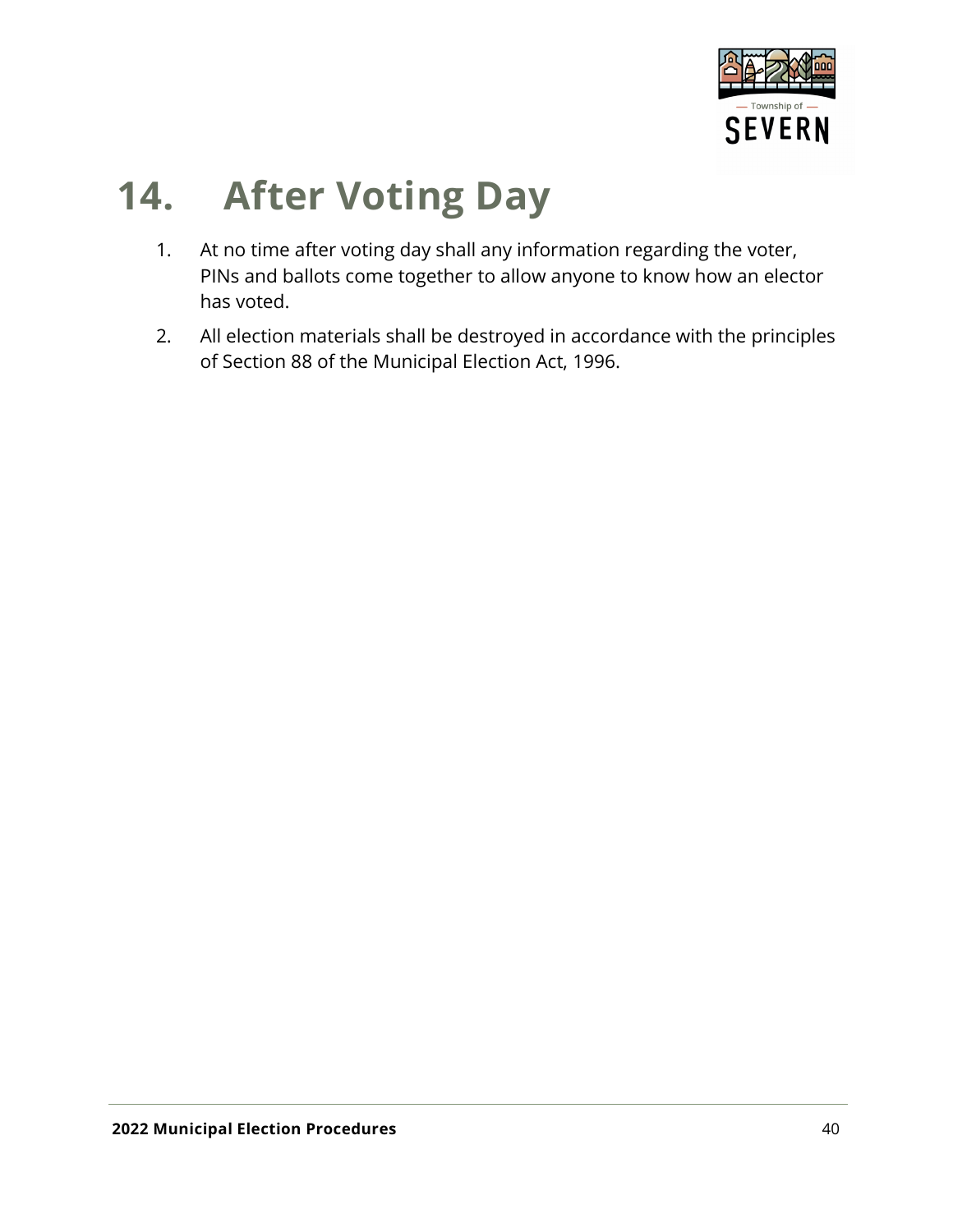

## <span id="page-40-0"></span>**15. Emergencies**

- 1. Pursuant to the Municipal Elections Act, 1996, Section 53, *"the Clerk may declare an emergency if he or she is of the opinion that circumstances have arisen that are likely to prevent the election being conducted in accordance with the Act"*.
- 2. In the event of an emergency, the clerk/returning officer shall advertise on radio and television stations if possible, and post notices to the extent possible, that the election has been delayed.
- 3. In the event of an emergency respecting the online voting system, the eVoting Service Provider shall proceed under direction from the clerk/returning officer and may do any of the following: stop the eVote system from accepting connections from the Internet, thus preventing the election from continuing, or require the eVoting Service Provider to extend voting or any other arrangement required.
- 4. In the event that the clerk/returning officer or assistant returning officer is unable to be present to conduct procedures on voting day, there shall be a substitute qualified person appointed or available to attend to the election details.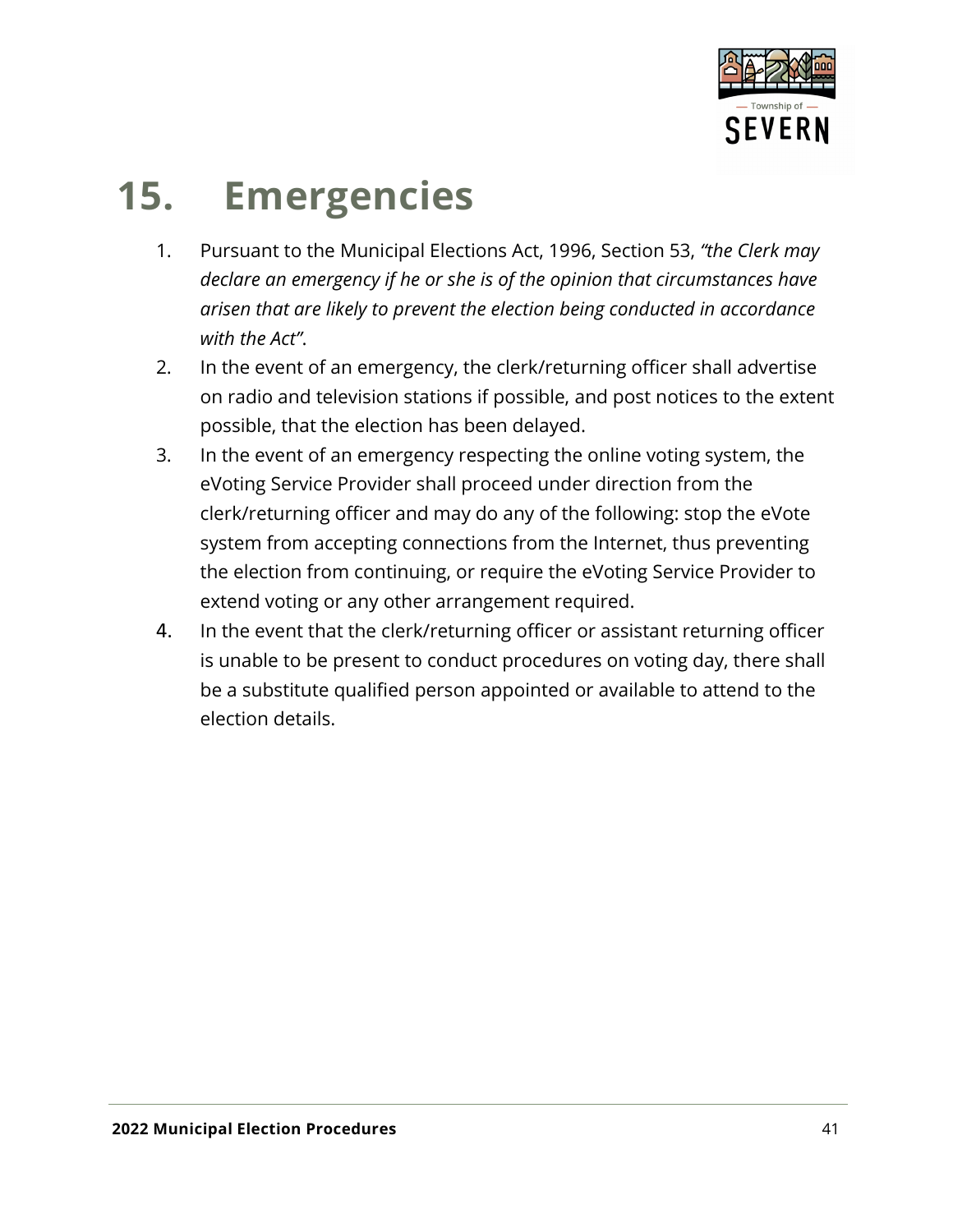

## <span id="page-41-0"></span>**16. Accessibility**

- 1. The clerk shall have regard for the needs of candidates and electors with disabilities.
- 2. The clerk shall ensure the Voter Help and Voting Centres are accessible to candidates and electors with disabilities.
- 3. The clerk shall prepare a Report to be submitted to the Council 90 days after Voting Day about identification, removal, and prevention of barriers that affect voters and candidates with disabilities.
- 4. Election officials will be available for assistance during the Voting Period and on Voting Day.
- 5. The Municipal Election for the Township of Severn will be conducted with having regard to the Township's accessibility policies as established.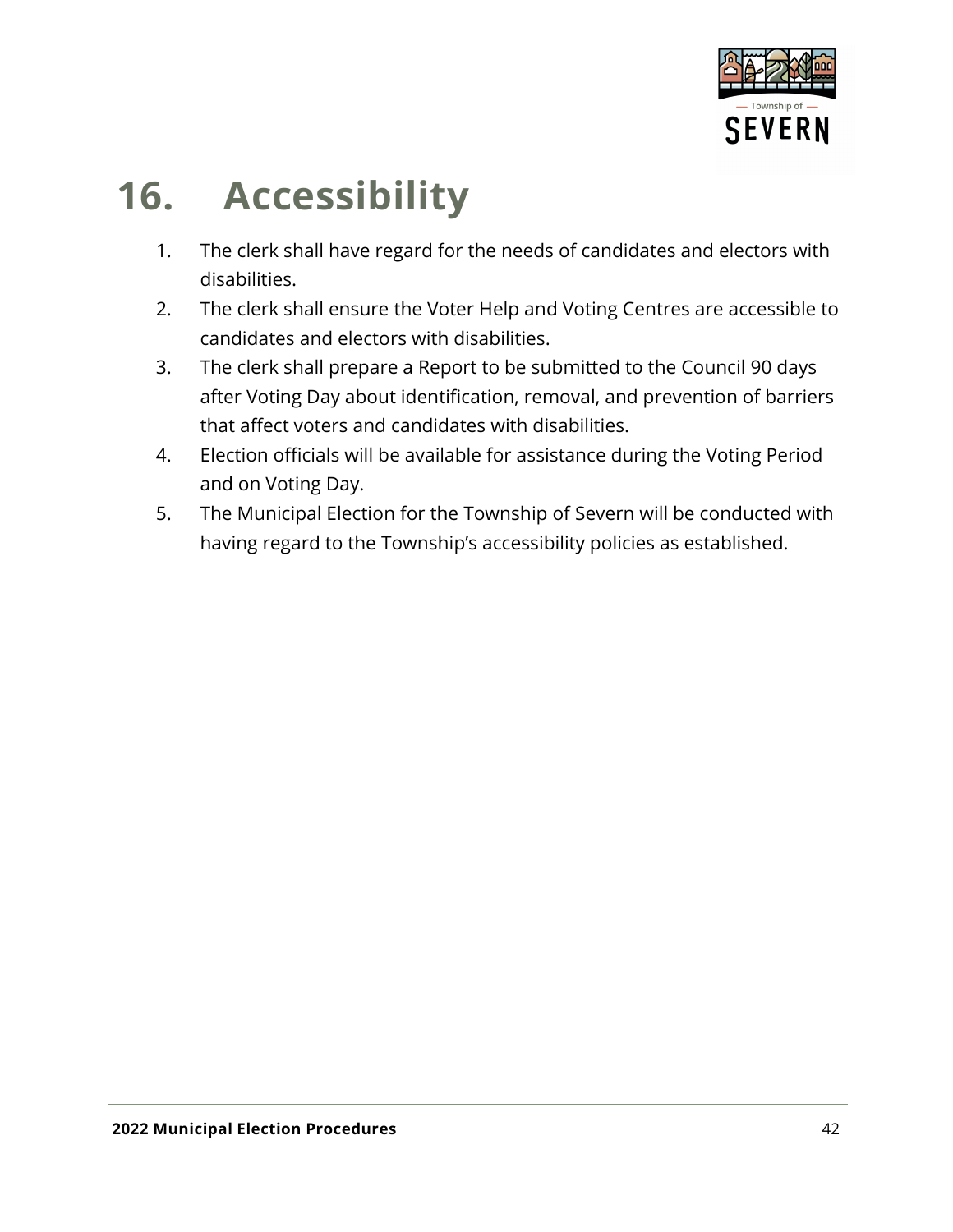

### <span id="page-42-0"></span>**17. Amendment to Procedures**

1. The clerk has the right, at any time, up to and including Voting Day, to amend the procedures contained herein. A copy of any amendment will be forwarded to each candidate and listed below.

| <b>Amendment No. &amp;</b><br><b>Date</b> | <b>General Description of Amendment/Amended</b><br><b>Sections</b> |
|-------------------------------------------|--------------------------------------------------------------------|
| No. 1                                     |                                                                    |
| No. 2                                     |                                                                    |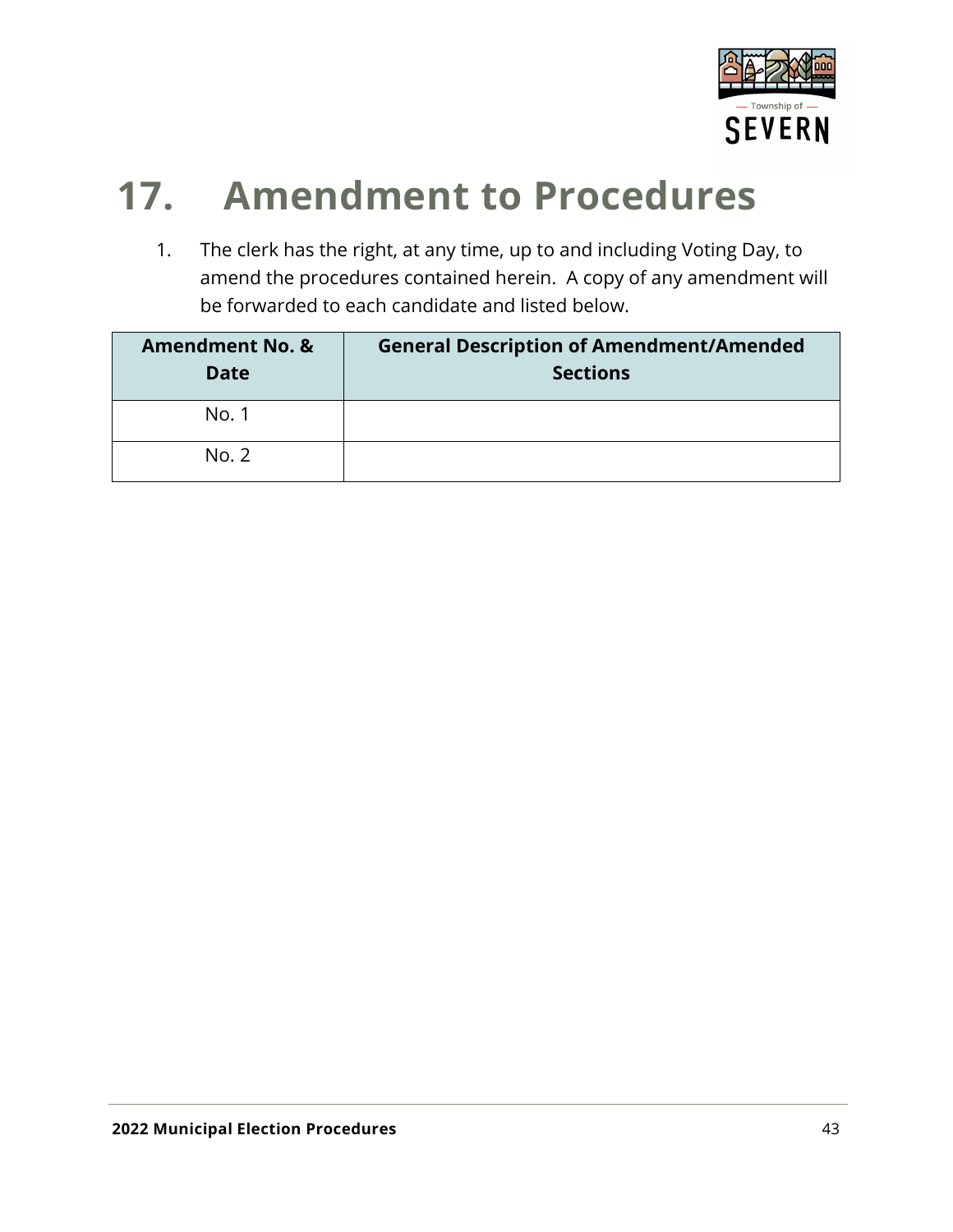

## <span id="page-43-0"></span>**18. Attachment - Forms**

The following forms have been approved for use by Township of Severn for the election process:

| <b>Name of Form</b>                                             |
|-----------------------------------------------------------------|
| List of Certified Candidates                                    |
| <b>Certificate of Election Results</b>                          |
| Appointment and Oath of DRO or Election Official                |
| Appointment of Scrutineer by Candidate                          |
| Oral Oath of Secrecy                                            |
| Candidate's Declaration - Proper Use of Voters' List            |
| Application to Amend Voters' List                               |
| Application for Removal of Another's Name from the Voters' List |
| Notice of Nomination for Office                                 |
| <b>Withdrawal of Nomination</b>                                 |
| Declaration of Acclamation to Office                            |
| Notice of Death of Candidate                                    |
| Certificate on Voters' List                                     |
| FOI Freedom of Information Release                              |
| Certificate and Receipt for Ballots                             |
| Oath of Qualification                                           |
| Oral Oath of Friend or Interpreter                              |
| Oath of Elector Requesting Assistance of a Friend               |
| <b>Voting Instructions</b>                                      |
| List of Objections to Vote Count                                |
| Statement of Election Results (Deputy Returning Officer)        |
| <b>Statutory Provisions Regulating Voting Procedures</b>        |
| Notice of Offence, Notice of Corrupt Practice                   |
| Disclaimer to Right to Office                                   |
| Preliminary and Final Certificates of Maximum Campaign          |
| Expenses                                                        |
| Witness Statements as to Destruction of Ballots                 |